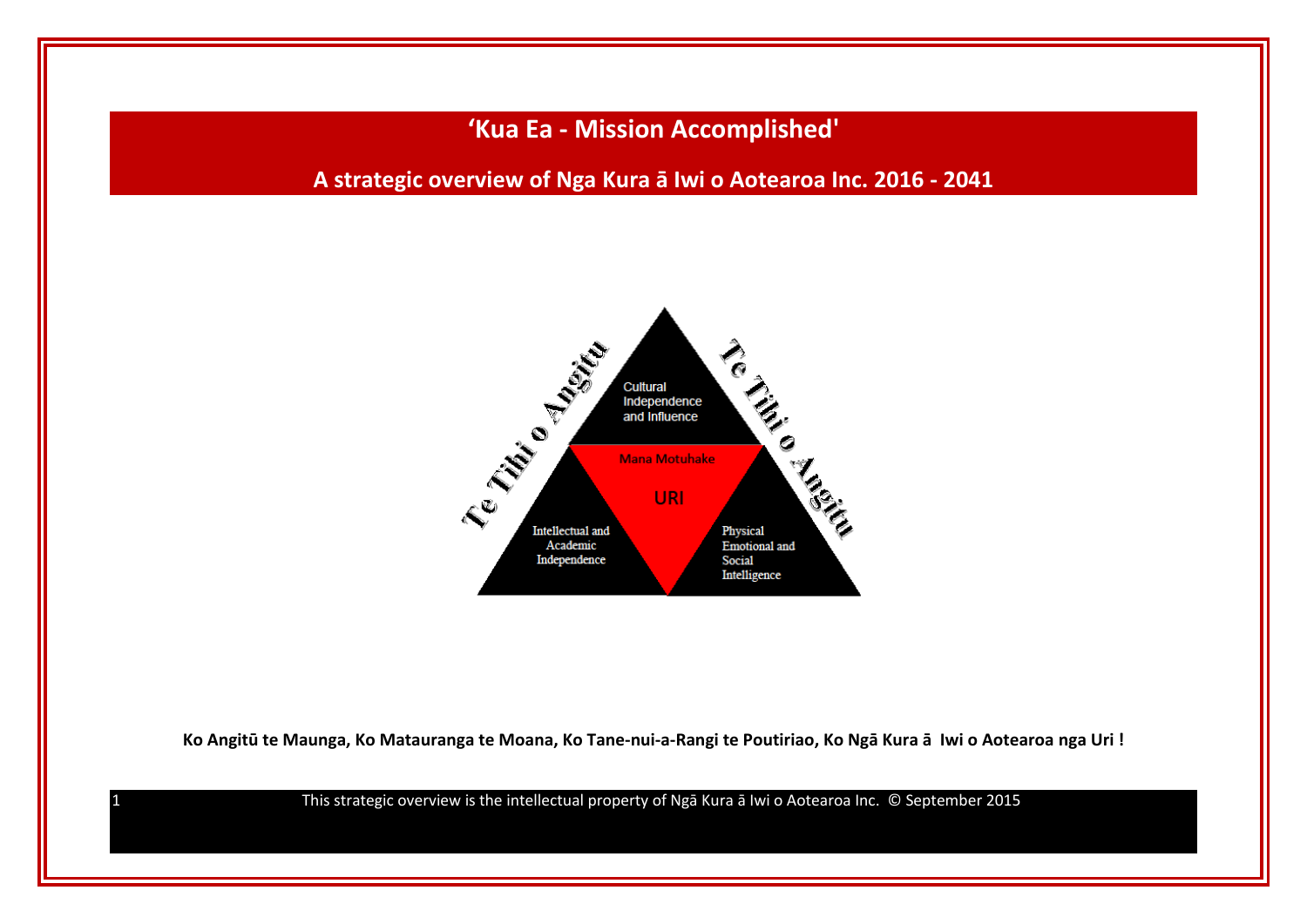## **Table of Contents**

| <b>Format of Kua Ea</b>                                                                                                                | 3  |
|----------------------------------------------------------------------------------------------------------------------------------------|----|
| Kupu Whakataki                                                                                                                         | 3  |
| Te Moemoea                                                                                                                             | 6  |
| TE MANA MOTUHAKE - Mātāpono Whakaū                                                                                                     | 7  |
| <b>KUA EA 2041</b>                                                                                                                     | 10 |
| Goal 1 Te Tihi o Angitu is the natural home of our Uri                                                                                 | 10 |
| Goal 2 Our Uri have become Ngāti in essence, in practise in heart, mind and thought. (ā wairua, ā hinengaro, ā whatumanawa, ā kaimahi) | 13 |
| Goal 3 My unique dialect has been secured forever                                                                                      | 16 |
| Goal 4 Our culturalcy domain is recognised                                                                                             | 18 |
| Goal 5 Transformational goals achieved Mana Motuhake for our whanau                                                                    | 20 |
| Goal 6 The majority of iwi taketake have aligned with Te Maru o Nga Kura a Iwi o Aotearoa                                              | 22 |
| Five Yearly Targets-Education in Kura a Iwi                                                                                            | 23 |
| <b>KUA EA - ANNUAL TARGETS 2016</b>                                                                                                    | 24 |
| Goal 1 Te Tihi o Angitu is the natural home of our Uri                                                                                 | 24 |
| Goal 2 Our Uri have become Ngāti in essence, in practise in heart, mind and thought (ā wairua, ā hinengaro, ā whatumanawa, ā kaimahi)  | 27 |
| Goal 3 My unique dialect has been secured forever                                                                                      | 30 |
| Goal 4 Our culturalcy domain is recognised                                                                                             | 31 |
| Goal 5 Transformational goals achieved Mana Motuhake for our whānau                                                                    | 33 |
| Goal 6 The majority of iwi taketake have aligned with Te Maru o Nga Kura a Iwi o Aotearoa                                              | 35 |
| Appendix – Kaupapa Here o Nga Kura ā Iwi o Aotearoa                                                                                    | 36 |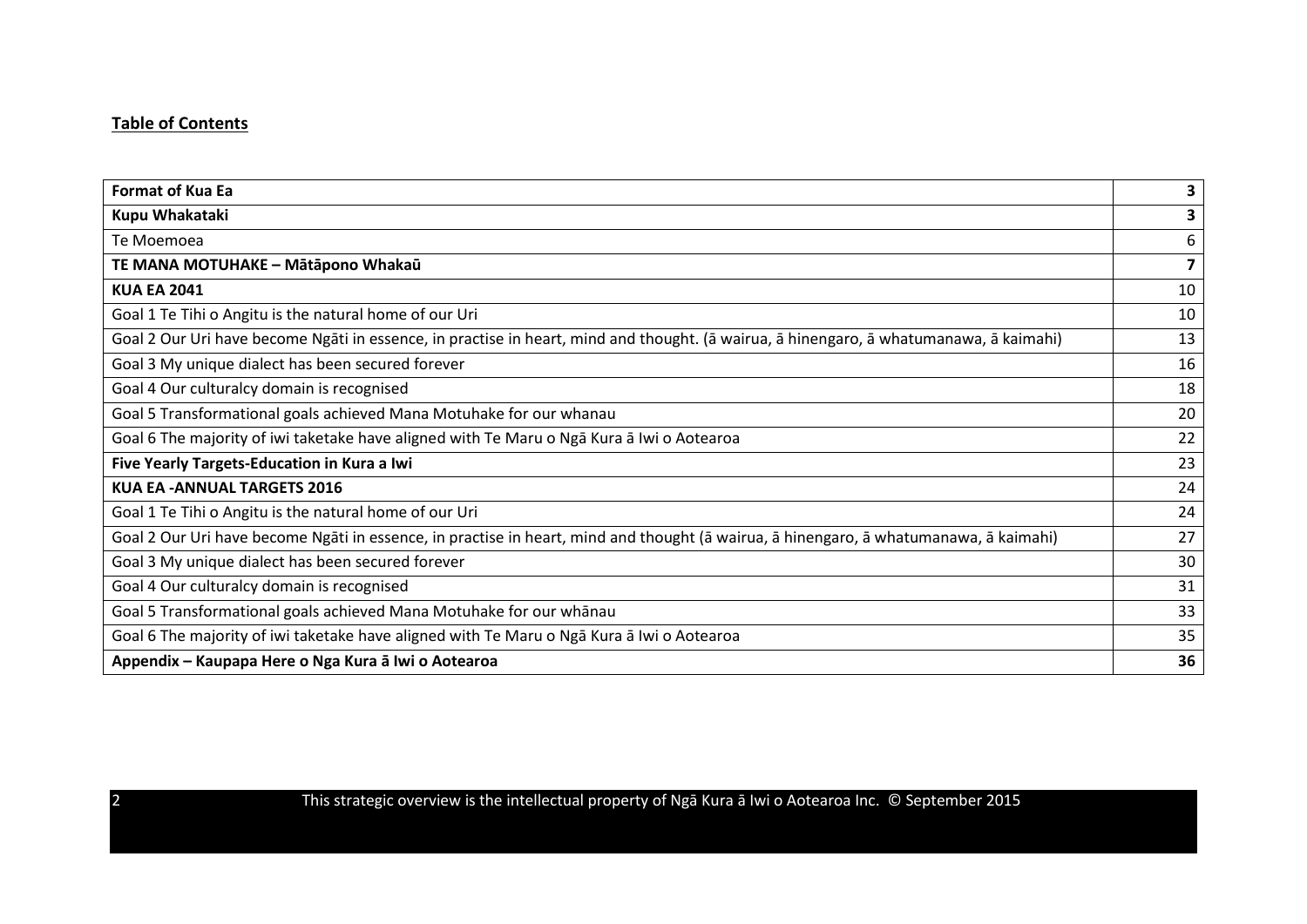#### **FORMAT OF KUA FA**

- Kupu Whakataki
- Te Moemoea
- **TE MANA MOTUHAKE -** Matapono Whakaū
- Kua Ea 2041 Nga Ekenga Taumata Tiketike 1 6
- Five Year Targets Education in Kura a iwi
- Kua Ea 2016 Nga Ekenga Taumata Tiketike  $1-6$

#### *Kupu Whakataki*

#### *Tōna Takenga Mai* **(Historical Background)**

The foundations for Kua Ea – 25 year strategy for Ngā Kura ā Iwi o Aotearoa lie in the Constitution which encapsulates the commitment and responsibility of our membership kura to the iwi and Uri we serve. Our Kaupapa Here tie us in the pursuit of a common purpose for the fulfilment of Mana Motuhake. Kua Ea embodies the kupu, the spirit, the intent of the Kaupapa Here of our Constitution (attached in Appendix).

## **Anamata (Looking Ahead)**

The vision is that 25 years from now in the year 2041, Ngā Kura ā Iwi o Aotearoa will be able to look back to the beginning of our journey, to the year 2016 and triumphantly proclaim, Kua Ea - Mission Accomplished and then set new directions for the next 25 years! As generations pass, the traditions of old (tukuihotanga) will shape and be shaped by the present to create an ever evolving and dynamic reality where the past, the present and future are always connected.

Kua Ea - the strategic overview, describes for us what we will look like, how we will sound, how we will be and what we will have done to look, sound and be that way. This will reflect our transformation from a small collective of united and dedicated iwi people where the promise of achievement and success gives us purpose and momentum, to a larger initiative that individually and collectively exemplifies service of, service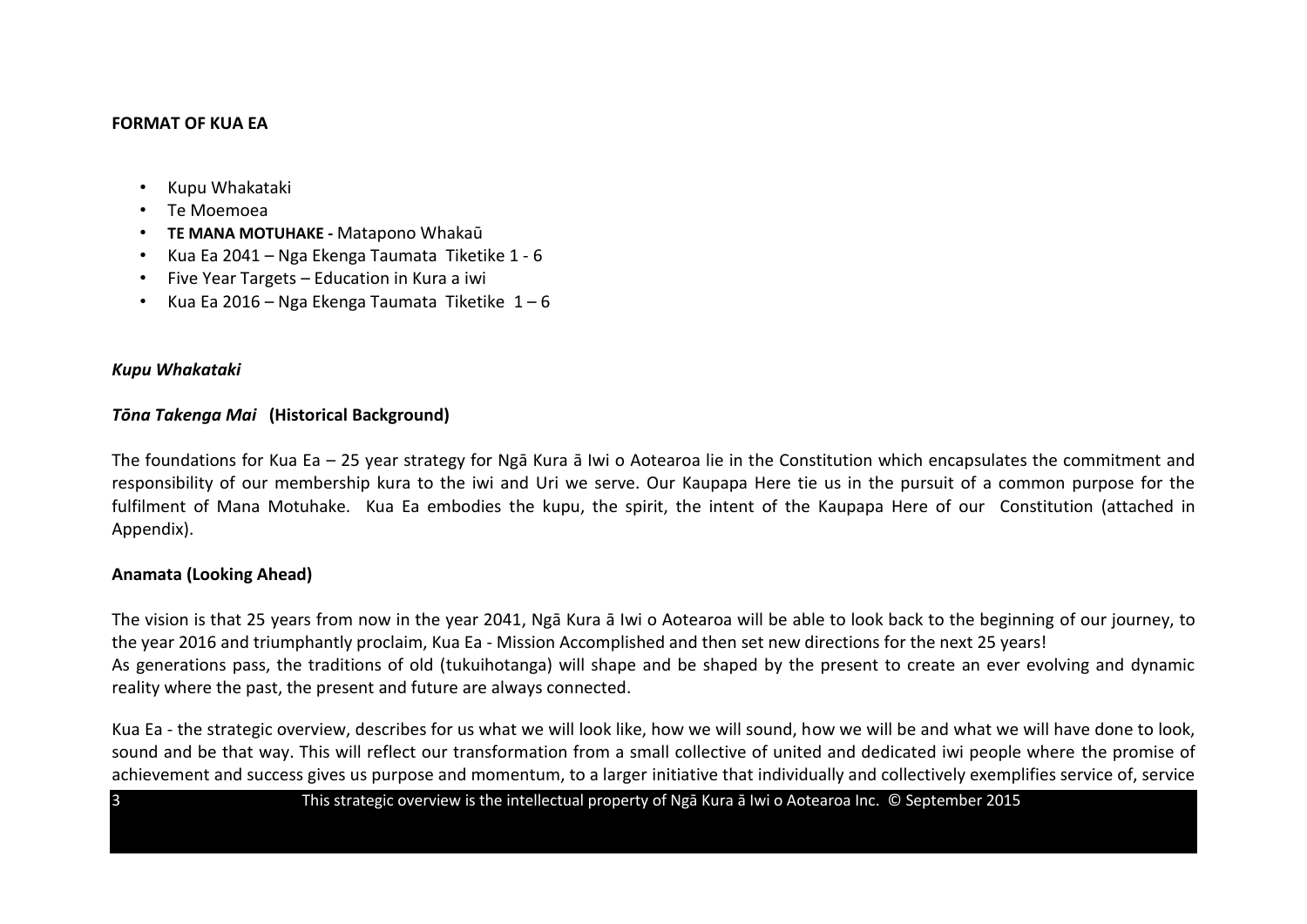to and service for iwi. Accomplishing the hitherto long yearned for dream of reaching the pinnacle of success - Te Tihi o Angitū for all our Uri  $1$  will be our new reality!

Every single one of our Iwi will have Uri who will be able to sustain Marae as Ūkaipō, where their Reo Taketake will reverberate through all parts of their Tūrangawaewae and where the rituals of interaction and iwi expression will flourish. Marae and Uri will be inseparable.

Our Uri will have ensured that the legacy of Mana Motuhake survives not because they have been burdened with the responsibility of it but because they see it as the key to their success. We in the present have the duty of care to ensure our Uri have an iron clad guarantee of their fundamental right to enjoy educational achievement and success as a precious iwi descendant! The world is their oyster, our Uri will be a physical manifestation of 'Tenei au, tenei au, te hokai nei o aku tapuwae', and a citizen of the world.

In the process, those who are essential to the well-being and success of our Uri, i.e. Whānau, Te Poumarumaru, Mana Whenua and Kura<sup>2</sup> will have also been transformed progressively over time as we march on together relentlessly to the beat of our Kāranga Whakaū , 'Mō Tātou, Ma Tātou, E ai ki a Tātou'! For us! By us! Our way!'

Culturalcy (Ahureatanga) is the mechanism that will better guarantee Uri successfully acquire and navigate the other essential core learning imperatives of Literacy and Numeracy. Te Ahureatanga is the Korowai Mātāmua.

Let us be drawn together by the power of the vision that has us dare to dream to succeed as global citizens by living first as those born of Iwi and anchored in Iwi. To extend beyond as true multilingual, multi-literate and multi-numerate citizens of Aotearoa is our pae tawhiti. Let us aspire to The dream! Let us be inspired by The dream! *Ka mihi atu ki a Dr Martin Luther King nōna ano te whakaaro i pūpū ake tō tātou e whai ake nei.*

 1 The term Uri refers to tamariki, mokopuna of Kura ā Iwi

<sup>&</sup>lt;sup>2</sup> The term kura includes tumuaki, poumahi, Te Poumarumaru (BOT)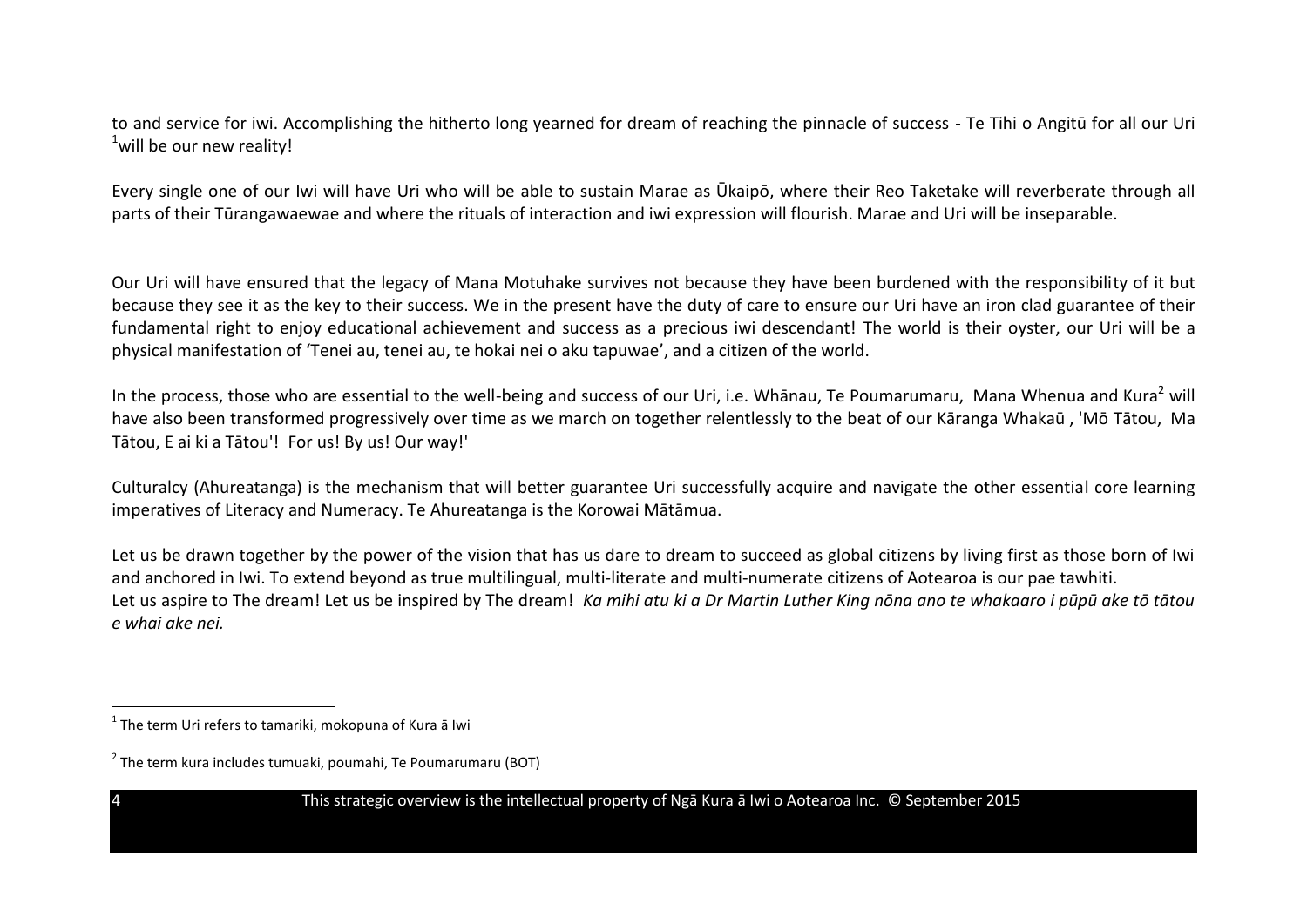I once had a dream that the language of my forebears would once again resonate on the mountaintops, in the valleys, across the waters and amongst the forests of our land! Kua ea!

I once had a dream that my journey would no longer be a lonely one travelled by the few with scorn and indifference as my constant companion! Kua Ea!

I once had a dream that I would be able to live a free and natural life as a proud descendant of my tipuna! Kua ea!

I once had a dream that I would be the creator and the master of my own destiny! Kua ea!

I once had a dream that my homeland Aotearoa would one day embrace me as Māori Taketake and not judge me for failing to be he iwi tahi like them!

I once had a dream that I too could ascend the uppermost pinnacles of Te Tihi o Angitū the papakainga of Te Iti Kahurangi, my natural home! Kua Ea!

Kātahi te kāranga whakatau ki te motu, 'Kua ea! Kua ea! Kua ea! Mission Accomplished!'

Each and every day will be a step forward drawing us closer with the breaking of each dawn to Kua Ea!

The onus is on us to deliver on tangible authentic and measurable results that advance our cause. Kua Ea in its entirety is an emphatic statement about our self-belief in our individual and collective capability and capacity to do what has to be done.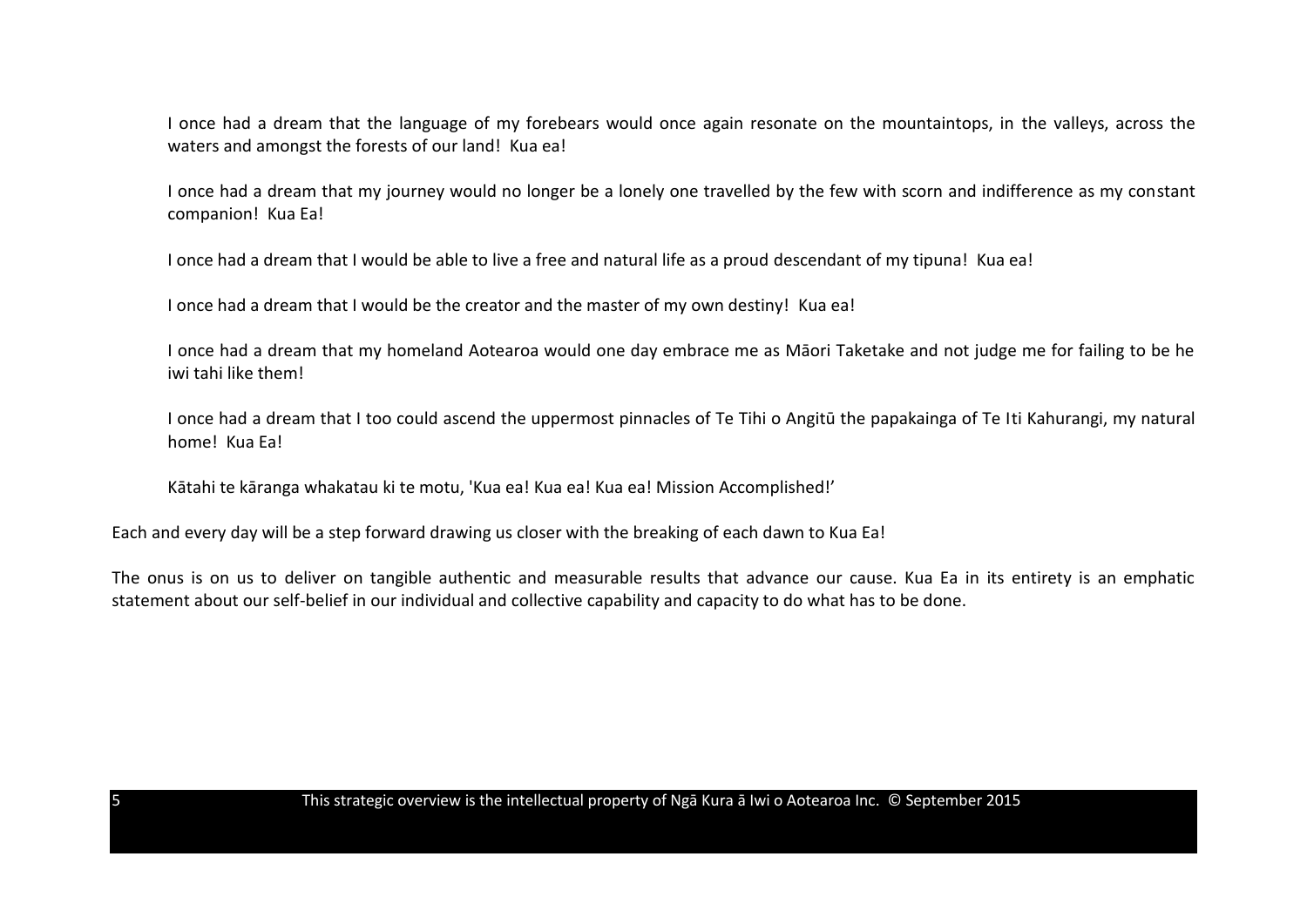#### *Te Moemoeā*

We have dreamt the ultimate dream, the one in which we enjoy true liberation and emancipation as a Ngati Uri, living freely and naturally as one, totally secure in our Identity, Language and Culture as such and enjoying the fruits and benefits that living life as one has brought us.

What is different about Te Moemoeā is that it will be our new reality, our way of being in 25 years' time. We will have fulfilled our destiny as portrayed in Te Moemoea.

#### *Nga Ekenga Taumata Tiketike (Goals)*

Nga Ekenga Taumate Tiketike are the interpretation of Te Moemoeā into a set of clear, compelling and transformational goals that drive and inspire us to succeed and challenge us to press on and on as our tipuna did.

eg Te Moemoeā tells us about our reo being once again the reo of the land, the natural environment, that its mauri is ora ano so to speak. This would be interpreted as a whāinga in Ngā Ekenga Taumata Tiketike speak as:

Kua taketake anō taku reo kua eke ra te taumata e ora ai mo āke āke. My unique dialect has been secured, it will live on forever.

Goal 1: Te Tihi o Angitu is the natural home of our Uri

Goal 2: Our Uri have become Ngāti in essence, in practise in heart, mind and thought. (ā wairua, ā hinengaro, ā whatumanawa, ā kaimahi)

Goal 3: My unique dialect has been secured forever

Goal 4: Our culturalcy domain is recognised

Goal 5: Transformational goals achieved Mana Motuhake for our whanau

Goal 6 : The majority of iwi taketake have aligned with Te Maru o Ngā Kura ā Iwi o Aotearoa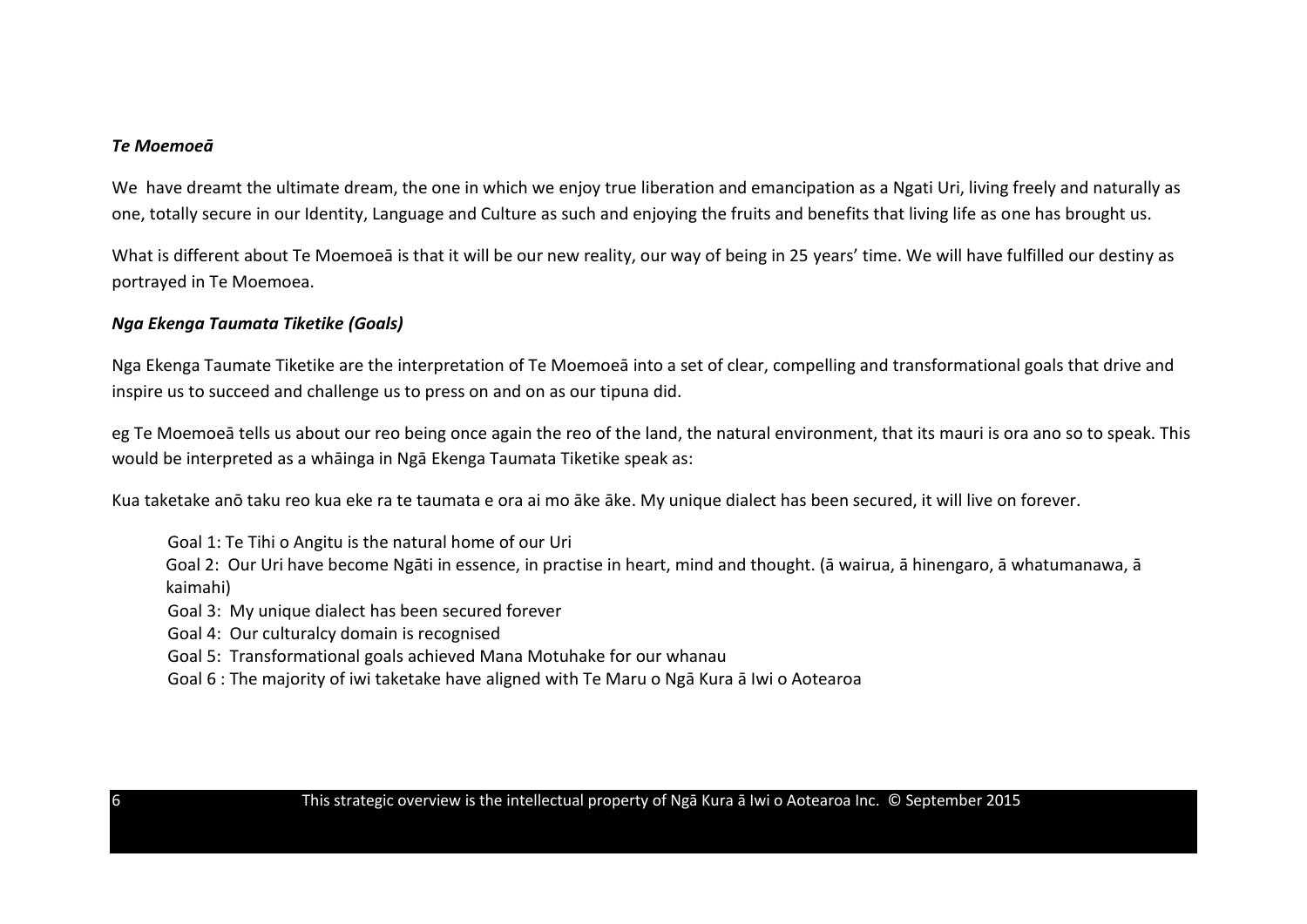## *Te Tau e Haere ake nei*

Te Tau e Haere ake nei is where the rubber meets the road. It gives substance to Nga Ekenga Taumate Tiketike over a short period – one year in the actual workplan that maps out in detail how each Ekenga Taumata Tiketike is going to be achieved. This is the business end of Kua Ea where we deal to the rhetoric and intent in a systematic, purposeful and deliberate manner but with an ever so innovative, creative and manic tatou tatou wairua!

## **TE MANA MOTUHAKE**

## **Mātāpono Whakaū (Principles)**

Three aspirations for Uri guide our pathway forward for the next 25 years i.e.

*Uri are culturally autonomous* 

*Uri are intellectually autonomous*

*Uri enjoy good health and well being Uri enjoy good health and wellbeing*

The achievement of these aspirations leads to

*URI ACHIEVE MANA MOTUHAKE*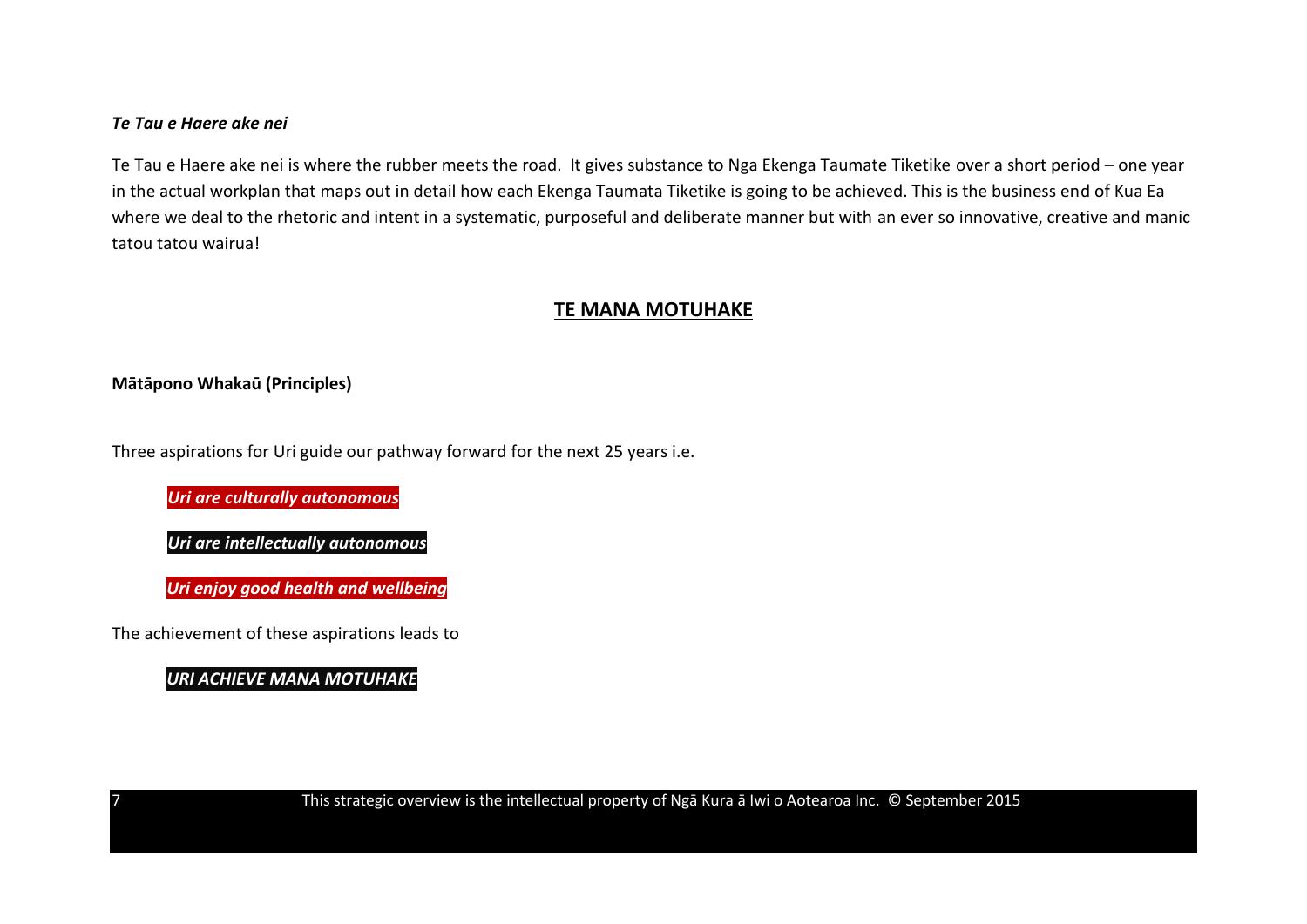## **URI IN 2041**

#### **URI ARE CULTURALLY AUTONOMOUS**

- **Uri are highly proficient speakers and advocates for te reo taketake. They are also highly proficient in English and at least one other additional language which they see as valued and valuable.**
- **Uri articulate the importance of their Ūkaipotanga – identity, language and culture.**
- **Uri are kaitiaki of ngā taonga tuku iho – cultural knowledge and understanding, to honour the past and innovate for the future.**
- **Uri serve their marae, hapu, iwi recognising and valuing their individual contribution to collective outcomes.**
- **Uri know and value their connections to other iwi.**
- **Uri understand contemporary and traditional views of te ao iwi Maori.**
- **Uri are proactive in protecting and restoring te taiao.**
- **Uri promote fairness and social justice.**
- **Uri are an ethical decision maker and guardian of the world for the future.**

#### **URI ARE INTELLECTUALLY AUTONOMOUS**

- **Uri have the intellectual and creative capability and motivation to pursue their passions and interests that lead to highly satisfying lifestyles and ensures a life-long love of learning.**
- **Uri are literate and numerate, having skills and knowledge to be successful across other curriculum areas.**
- **Uri are digitally literate and use a range of e-learning tools to promote and support learning.**
- **Uri are energetic and enterprising, accept challenge and take opportunities.**
- **Uri know their performance levels, set goals, self monitor and self evaluate.**
- **Uri are successful entrepreneurs in ways that mean they lead their' iwi in business and commerce, are economically self-sufficient and contribute to the 'wealth' of the whānau, hapū and iwi**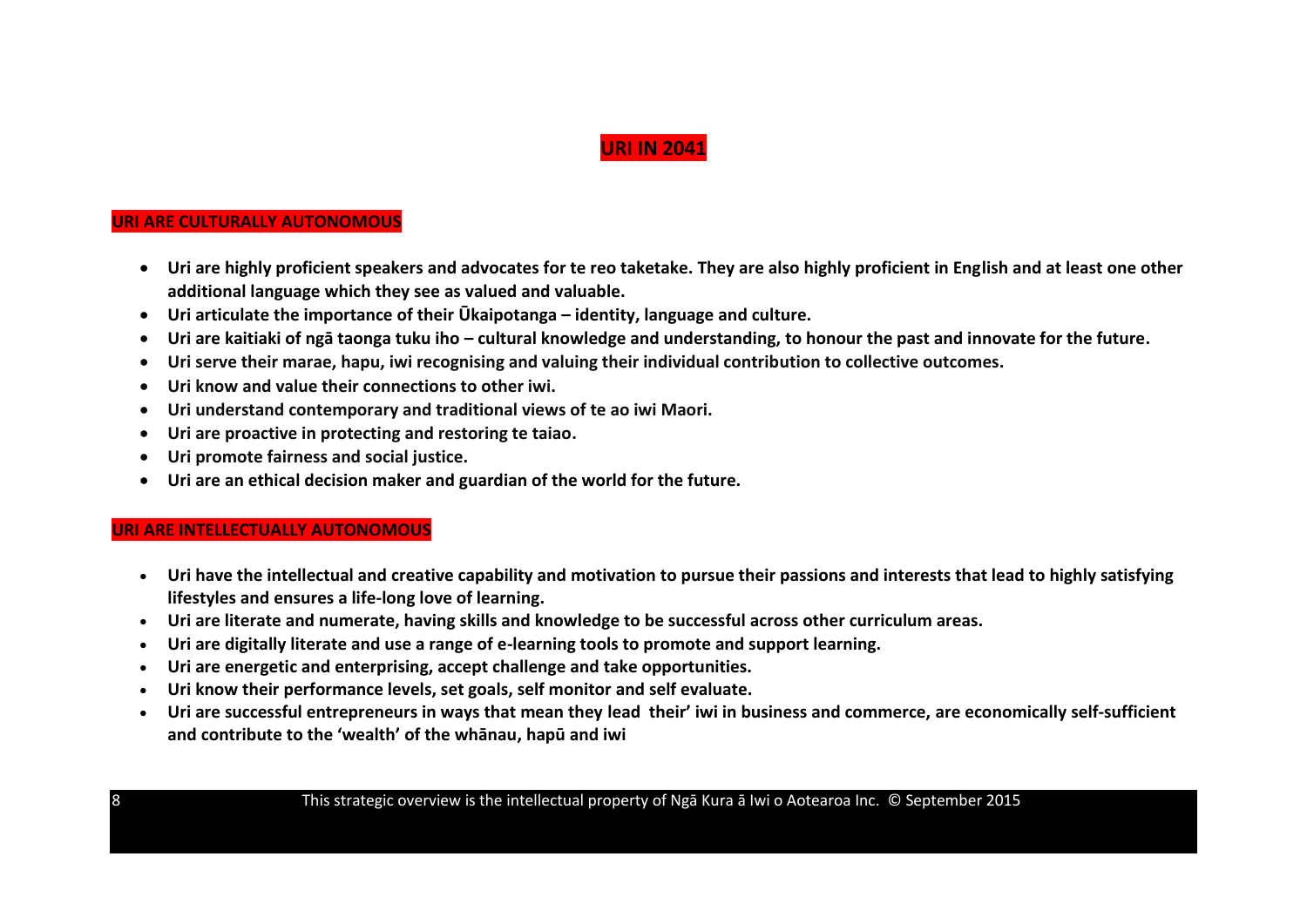#### **URI ENJOY GOOD HEALTH AND WELLBEING**

- **Uri live healthy lifestyles that uplift the health and well-being of the whānau, hapū, iwi.**
- **Uri are aware of their individual uniqueness.**
- **Uri enjoy a sense of belonging to kura, friends, whānau, hapū, iwi and the community.**
- **Uri have positive relationships, respect and care for others' needs and show empathy.**
- **Uri are leaders and make informed and responsible decisions.**
- **Uri self manage and show self efficacy and personal agency.**
- **Uri are resilient and adaptable in a wide range of new and changing contexts.**

## *URI ACHIEVE MANA MOTUHAKE*

**Uri are autonomous, confident, influential, intelligent, competent decision makers and contributors to their communities.**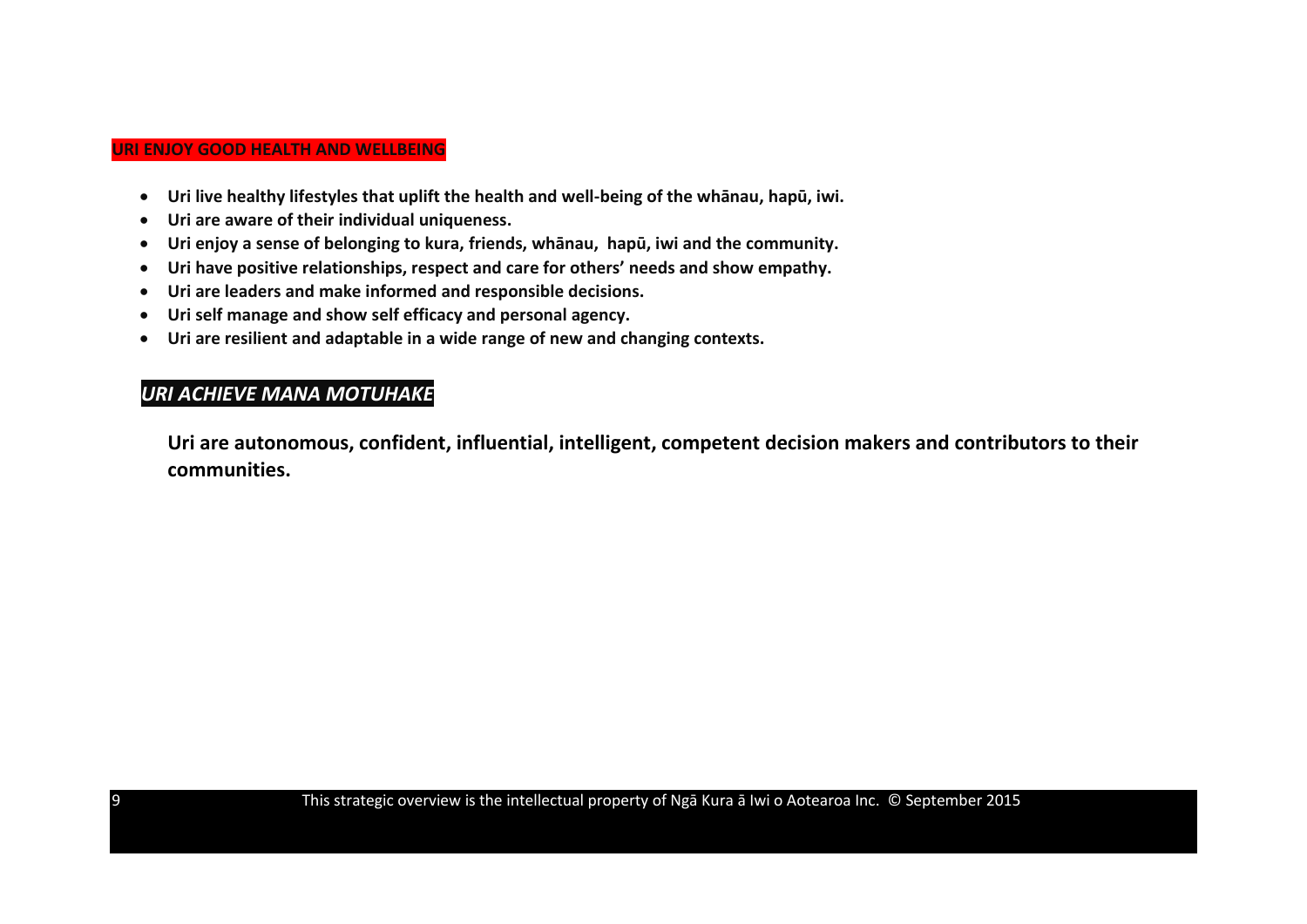# **KUA EA 2041**

# **By year 2041 25% Uri engaged in quality Ngāti education with 306 Kura a Iwi**

| I once had a dream that I too could ascend the uppermost pinnacles of Te Tihi o Angitu the papakainga of Te Iti Kahurangi, my natural home! Kua |                                                                                                            |                             |                                                                                                         |                        |                       |                     |  |  |
|-------------------------------------------------------------------------------------------------------------------------------------------------|------------------------------------------------------------------------------------------------------------|-----------------------------|---------------------------------------------------------------------------------------------------------|------------------------|-----------------------|---------------------|--|--|
|                                                                                                                                                 | <b>Eal URI ARE INTELLECTUALLY AUTONOMOUS</b>                                                               |                             |                                                                                                         |                        |                       |                     |  |  |
|                                                                                                                                                 | Alignment to Kura a Iwi Kaupapa Here from Constitution 4.1, 4.2, 4.3, 4.4, 4.5, 4.6, 4.8, 4.10, 4.13, 4.14 |                             |                                                                                                         |                        |                       |                     |  |  |
| <b>EKENGA</b>                                                                                                                                   | Karupuru                                                                                                   | Rautaki                     | Hei mahi                                                                                                | Whakaaturanga          | <b>Kaikōkiri</b>      | Tauira tūturu       |  |  |
| <b>TAUMATA</b>                                                                                                                                  |                                                                                                            |                             |                                                                                                         |                        |                       |                     |  |  |
| <b>TIKETIKE</b>                                                                                                                                 |                                                                                                            |                             |                                                                                                         |                        | <b>Responsibility</b> |                     |  |  |
| <b>GOAL 1</b>                                                                                                                                   | <b>Target</b>                                                                                              | <b>Strategy</b>             | <b>Task</b>                                                                                             | <b>Indicators</b>      |                       | <b>Evidence</b>     |  |  |
| Te Tihi o Angitu                                                                                                                                | One single national                                                                                        | Totara Pakaua, one purpose, | Developed and implemented                                                                               | Utilised collective    | Individual kura       | Minuted             |  |  |
| is the<br>natural                                                                                                                               | kura ā iwi with multi                                                                                      | one direction, positively   | master plan and agreements                                                                              | shared common          |                       | endorsement of      |  |  |
| of our<br>home                                                                                                                                  | sites (inclusive of                                                                                        | contributing - Unity.       | across relevant iwi and kura,                                                                           | curriculum, resources, | Te Kāhui Reo          | proposal and paper  |  |  |
| Uri.                                                                                                                                            | early childhood,                                                                                           |                             | covering all aspects of kura                                                                            | administration,        | Taketake              | trial to show       |  |  |
|                                                                                                                                                 | formal, tertiary                                                                                           |                             | organisation and curriculum.                                                                            | suppliers and          |                       | progress.           |  |  |
|                                                                                                                                                 | education)                                                                                                 |                             |                                                                                                         | contractors for cost   | Kaiwhakahāere<br>Te   |                     |  |  |
|                                                                                                                                                 |                                                                                                            |                             | Academies of excellence across                                                                          | saving benefits        | o Nga Kura ā Iwi      | Iwi strategic plans |  |  |
|                                                                                                                                                 |                                                                                                            |                             | all curriculum areas and                                                                                | to support all kura.   |                       | and agreements      |  |  |
|                                                                                                                                                 |                                                                                                            |                             | leadership operational.                                                                                 |                        | Iwi                   |                     |  |  |
|                                                                                                                                                 |                                                                                                            |                             |                                                                                                         | Greatest emphasis on   |                       |                     |  |  |
|                                                                                                                                                 |                                                                                                            |                             |                                                                                                         | learning, teaching,    |                       |                     |  |  |
|                                                                                                                                                 | Sustained                                                                                                  | Te Tihi o Angitu strategy   | Flagships of excellence in                                                                              | curriculum within      |                       |                     |  |  |
|                                                                                                                                                 | collaborative                                                                                              | strengthened                | management, governance,                                                                                 | culturalcy framework   |                       | Achievement data    |  |  |
|                                                                                                                                                 | capacity and                                                                                               |                             | teaching and research                                                                                   | for excellence in Uri  |                       |                     |  |  |
|                                                                                                                                                 | capability building                                                                                        |                             | normalised with Kura a Iwi our-                                                                         | achievement and        |                       | Student records     |  |  |
|                                                                                                                                                 |                                                                                                            |                             | selves preferred provider.                                                                              | success.               |                       |                     |  |  |
|                                                                                                                                                 |                                                                                                            |                             |                                                                                                         |                        |                       | Charter             |  |  |
|                                                                                                                                                 |                                                                                                            |                             | Distinctive iwi accredited                                                                              | Preferred culturally   |                       |                     |  |  |
|                                                                                                                                                 |                                                                                                            |                             | qualifications designed and                                                                             | appropriate iwi        |                       | Curriculum          |  |  |
|                                                                                                                                                 |                                                                                                            |                             | implemented to stand                                                                                    | providers of integrity |                       | documents           |  |  |
| 10                                                                                                                                              |                                                                                                            |                             | This strategic overview is the intellectual property of Nga Kura a Iwi o Aotearoa Inc. © September 2015 |                        |                       |                     |  |  |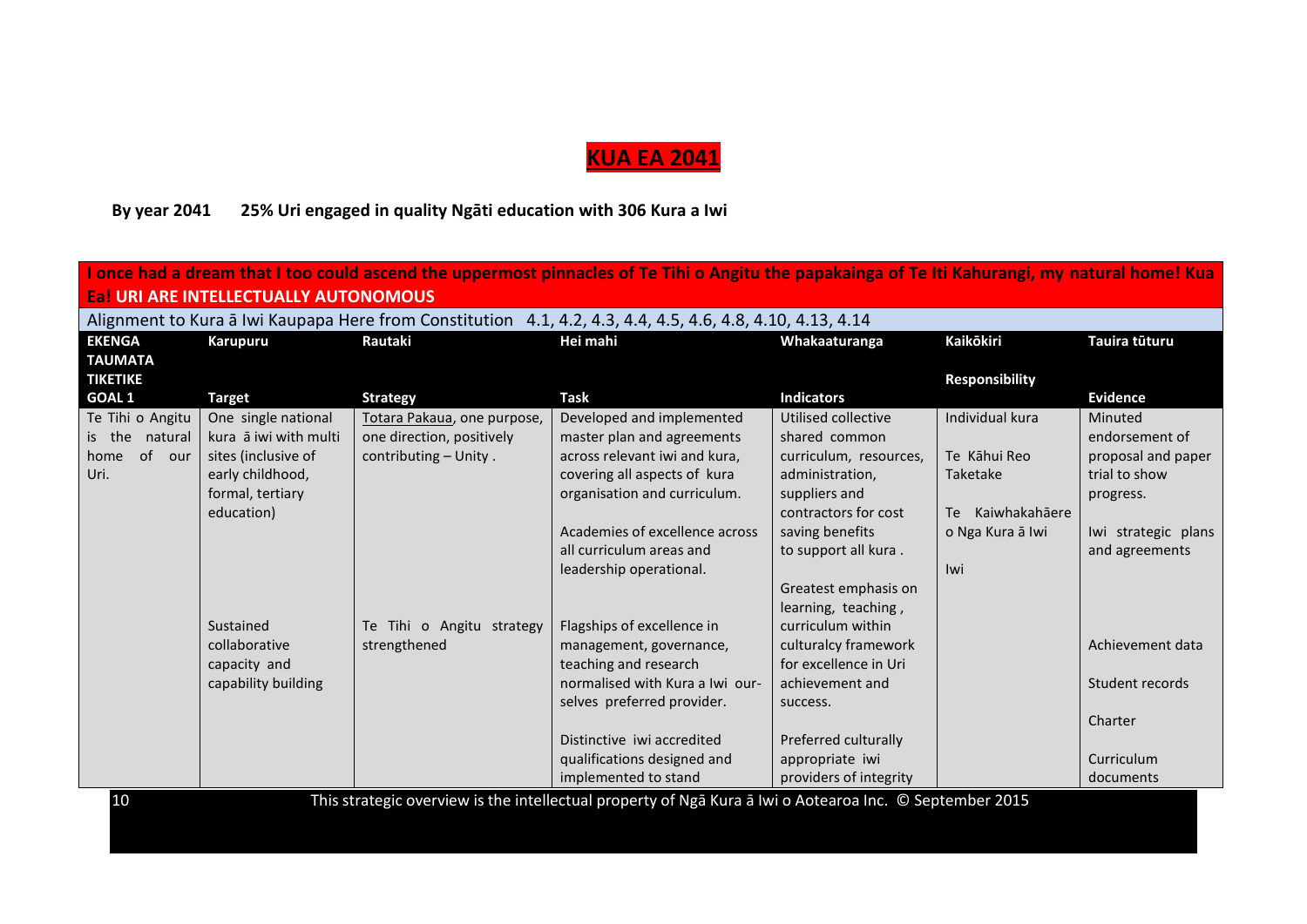| 100% NCEA Level 2 |                                                                                                                               | alongside national<br>qualifications.<br>NKAI Cloud is a valued learning<br>tool of Kura a Iwi.                                                                            | work across all kura.<br>Matariki is recognised<br>as beginning of kura<br>year. | <b>Annual Plans</b><br>Hui attendance<br>sheets                                                     |
|-------------------|-------------------------------------------------------------------------------------------------------------------------------|----------------------------------------------------------------------------------------------------------------------------------------------------------------------------|----------------------------------------------------------------------------------|-----------------------------------------------------------------------------------------------------|
|                   |                                                                                                                               | Priority Marau specific.                                                                                                                                                   | Student achievement<br>levels strengthened,                                      | Kura inventory<br>Staff PLD plans<br>Policy<br>Appraisal                                            |
|                   |                                                                                                                               | Uri Te reo Taketake taught and<br>learnt at sophisticated level.<br>NKAI is preferred PLD provider<br>with its' joint venture partners.<br>Access to expertise via quality | sustained or improved.                                                           | documents<br>and<br>Plans<br>Iwi specific Readers<br><b>Graduate Profiles</b><br>School leaver data |
|                   | Mana Whenua leadership<br>training<br>and<br>succession<br>planning<br>is embedded in<br>curriculum and graduate<br>profiles. | Cloud Services is normalised<br>Skills as determined by Iwi<br>Strategic Plans underpin<br>curriculum plans.                                                               | Kura graduates lead<br>Iwi organisations.                                        |                                                                                                     |
|                   |                                                                                                                               |                                                                                                                                                                            |                                                                                  |                                                                                                     |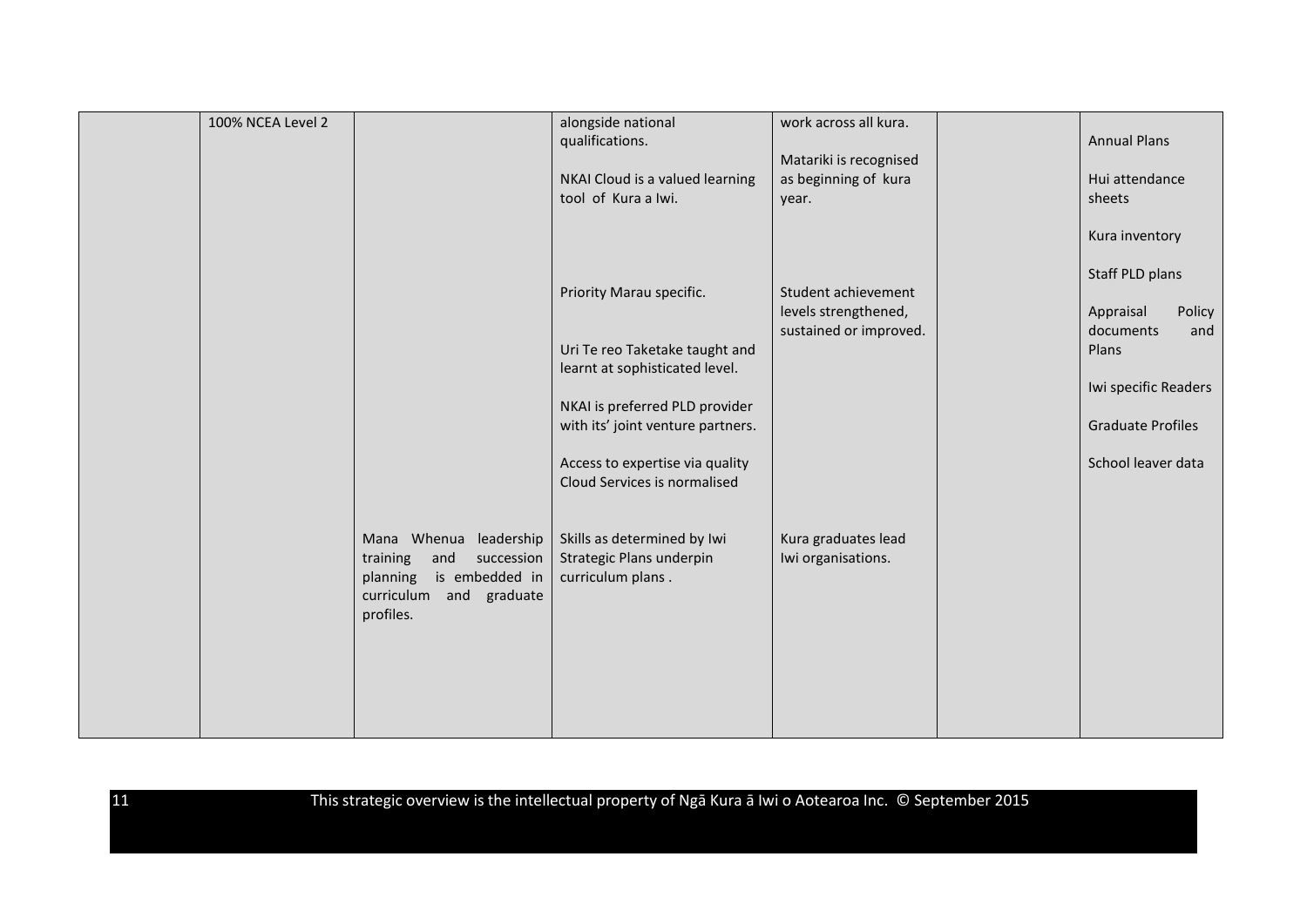| 100% all school<br>leavers are employed<br>or participate in<br>vocational or tertiary<br>education. | The careers pathway<br>service(s) are actively<br>supporting Uri in their<br>chosen fields of endeavour.<br>The kura whānau<br>relationship is in accord.                                                             | Individual Tōku Huarahi<br>Motuhake (IEP) are consistently<br>reviewed and refined for fitness<br>of purpose.                            | 100% whānau<br>engagement and<br>participation.<br>100% retention rate.                                                                               | Attendance records<br>Hui records<br>Programmes                                                                             |
|------------------------------------------------------------------------------------------------------|-----------------------------------------------------------------------------------------------------------------------------------------------------------------------------------------------------------------------|------------------------------------------------------------------------------------------------------------------------------------------|-------------------------------------------------------------------------------------------------------------------------------------------------------|-----------------------------------------------------------------------------------------------------------------------------|
|                                                                                                      | The provider network<br>options are expanded and<br>tailor made for Uri.                                                                                                                                              | Regular NKAI Careers expos<br>held.                                                                                                      | 100% school leavers<br>turned out to expos.                                                                                                           |                                                                                                                             |
| 100% Nga<br>Whanaketanga Reo<br>Maori,<br>Reo Matatini,<br>Pāngarau achieved.                        | Across kura capability and<br>institutional capacity<br>improved to the highest<br>standard.<br>NKAI capability at teacher<br>reflection, review,<br>observation (tirohanga<br>hāpai) developed to<br>optimum levels. | Targeted PL &D consistently<br>prioritised<br>Options for delivery expanded<br>e.g. IT.<br>NKAI specific appraisal system<br>normalised. | All kajako attended<br>targeted PLD.<br>All Individual kaiako<br>met performance<br>appraisal standards.<br>100% kaiako achieved<br>benchmark target. | Achievement data<br>and records.<br>Curriculum<br>documents<br>QMS<br>documents<br>Policy<br>and procedures<br>Kura records |
|                                                                                                      | Specific iwitanga<br>teaching<br>and learning contexts and<br>content are<br>normalised<br>across kura.                                                                                                               | Iwi specific reading and other<br>curriculum texts, materials,<br>resources consistently<br>produced.                                    | All Uri achieved<br>NWRM 4 before<br>transition to kura<br>mataamua/wharekura.                                                                        | Iwi strategic plans.                                                                                                        |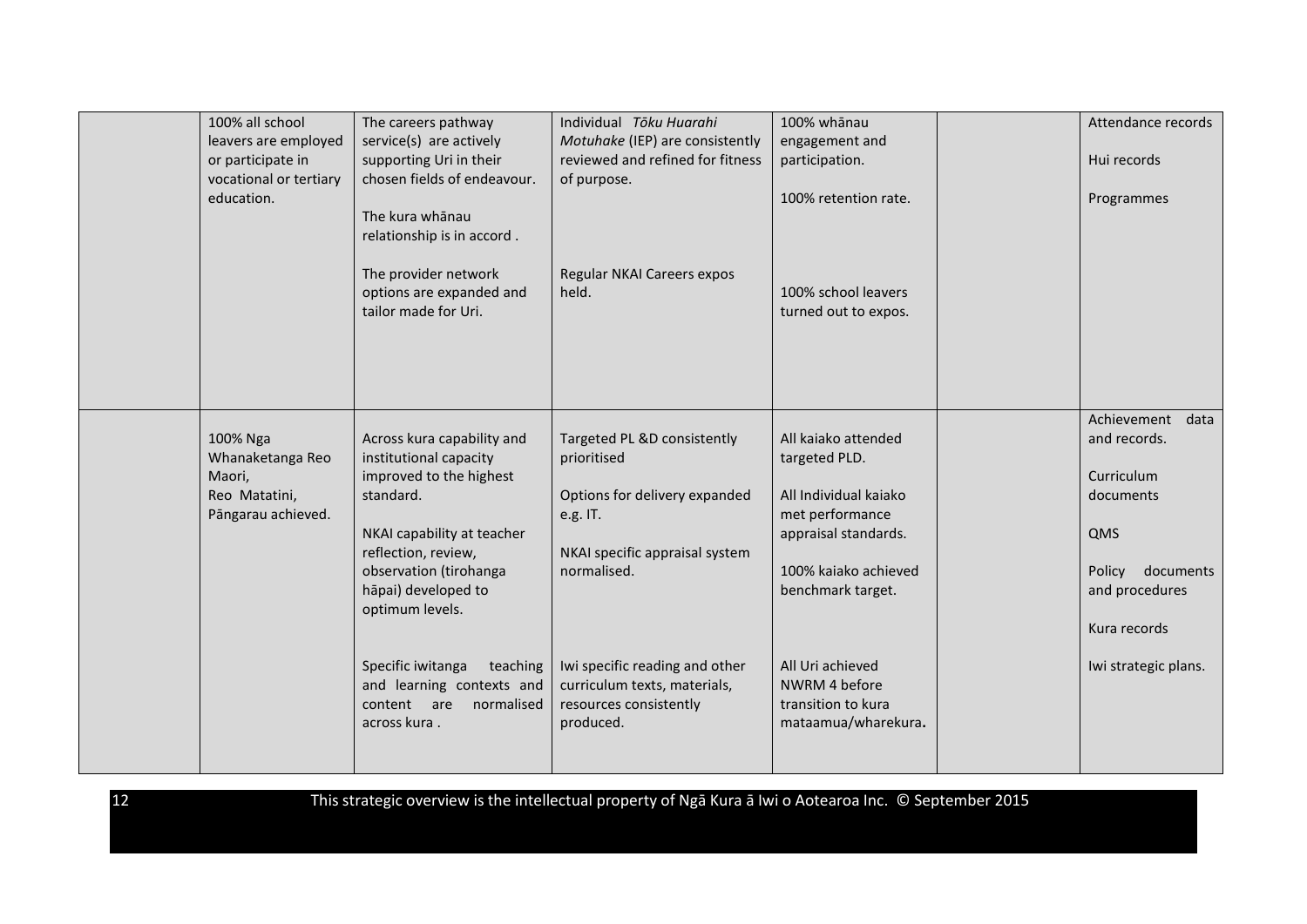## **I once had a dream that I would be able to live a free and natural life as a proud descendant of my tipuna! Kua Ea! URI ARE CULTURALLY AUTONOMOUS**

Alignment to Kura ā Iwi Kaupapa Here from Constitution 4.1, 4.2, 4.3,4.5, 4.6, 4.8, 4.9, 4.10, 4.13, 4.14

| <b>EKENGA</b>                                                                                                                                              |                                                                                                    | Rautaki                                                                                                                                                                                                                                                | Hei mahi                                                                                                                                                                      | Whakaaturanga                                                                                                                                                                                                                                                | <b>Kaikōkiri</b>                                                                                        | Tauira tūturu                                                                                                                                                                      |
|------------------------------------------------------------------------------------------------------------------------------------------------------------|----------------------------------------------------------------------------------------------------|--------------------------------------------------------------------------------------------------------------------------------------------------------------------------------------------------------------------------------------------------------|-------------------------------------------------------------------------------------------------------------------------------------------------------------------------------|--------------------------------------------------------------------------------------------------------------------------------------------------------------------------------------------------------------------------------------------------------------|---------------------------------------------------------------------------------------------------------|------------------------------------------------------------------------------------------------------------------------------------------------------------------------------------|
| <b>TAUMATA</b><br><b>TIKETIKE</b>                                                                                                                          | <b>Karupuru</b>                                                                                    |                                                                                                                                                                                                                                                        |                                                                                                                                                                               |                                                                                                                                                                                                                                                              |                                                                                                         |                                                                                                                                                                                    |
| <b>GOAL 2</b>                                                                                                                                              | <b>Target</b>                                                                                      | <b>Strategy</b>                                                                                                                                                                                                                                        | <b>Task</b>                                                                                                                                                                   | <b>Indicators</b>                                                                                                                                                                                                                                            | <b>Responsibility</b>                                                                                   | <b>Evidence</b>                                                                                                                                                                    |
| Our Uri have<br>become Ngāti in<br>essence, in<br>practice in<br>heart, mind and<br>thought. (ā<br>wairua, ā<br>hinengaro, ā<br>whatumanawa,<br>ā kaimahi) | 100% Uri culturate<br>Marae are bastions<br>of Ngātitanga served<br>by Uri who are Ringa<br>Raupā. | Our iwi capability to assist<br>the<br>with<br>delivery<br>of<br>culturalcy developed to the<br>highest standard.<br>Adoption of consistent core<br>values/Kaupapa<br>(manaakitanga, aroha, for<br>example) and tikanga marae<br>has been implemented. | The rituals of tangihanga are<br>given priority.<br>Culturalcy at all NKAI hui and<br>wananga prioritised.<br>A Pātaka of iwi specific<br>knowledge is part of NKAI<br>Cloud. | A minimum of ten core<br>genre of waiata have<br>been taught to the<br>appropriate standard.<br>All Uri are conversant<br>with the Kawa of their<br>marae as appropriate<br>to their level.<br>All kajako achieved an<br>appropriate level of<br>culturalcy. | Individual kura<br>Kāhui<br><b>Te</b><br>Reo<br>Taketake<br>Te Kaiwhakahāere<br>o Nga Kura ā Iwi<br>Iwi | Iwi strategic plans<br>and documents<br>Culturalcy<br>Kura<br>standards<br>and<br>curriculum<br>documents<br>Achievement data<br>Student records<br>Charter<br><b>Annual Plans</b> |
|                                                                                                                                                            |                                                                                                    |                                                                                                                                                                                                                                                        | The opportunity to actively<br>participate in Ngā Mahi ā Rēhia<br>provided.                                                                                                   | All Uri are actively<br>encouraged to<br>participate in a core of<br>a minimum of six Nga<br>Mahi ā Rēhia (eg Kī o<br>rahi, waka ama,<br>tapuwae, whai, hei<br>tama tu tama, etc.)                                                                           |                                                                                                         | Hui<br>attendance<br>sheets and minutes<br>Kura inventory<br>Staff PLD plans<br>Iwi Readers                                                                                        |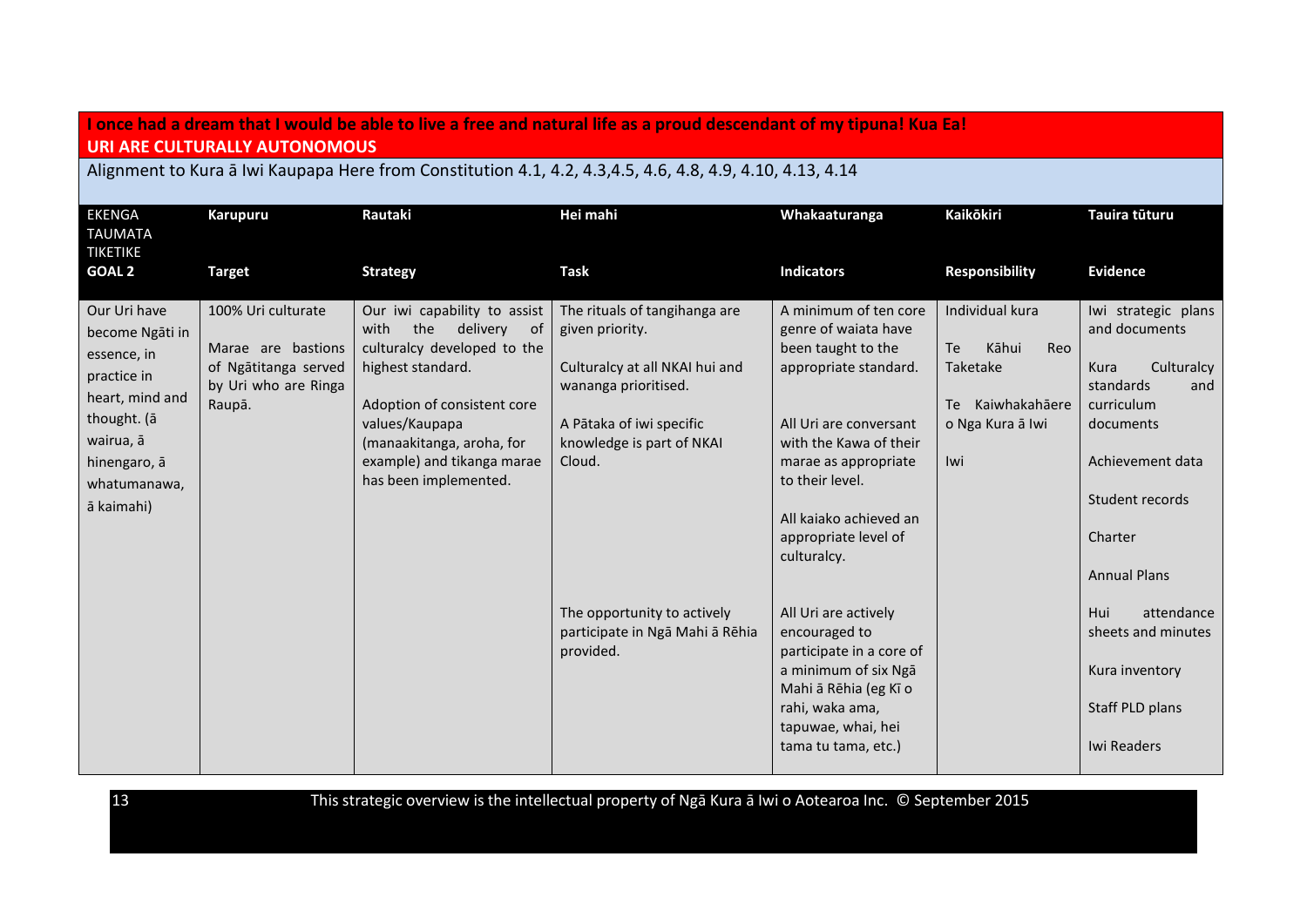|    |                                                        |                                                                                                                                                                                                                                                                                                                                                                                                                                                                                                                                                    |                                                                    | wananga<br>programme.                                                                         |
|----|--------------------------------------------------------|----------------------------------------------------------------------------------------------------------------------------------------------------------------------------------------------------------------------------------------------------------------------------------------------------------------------------------------------------------------------------------------------------------------------------------------------------------------------------------------------------------------------------------------------------|--------------------------------------------------------------------|-----------------------------------------------------------------------------------------------|
|    | He kaimahi na te kura is part<br>of curriculum.        | Uri expertise is developed in:<br>Whakahaere hui ā<br>$\bullet$<br>kura, hakinakina, kapa<br>haka<br>Whakatau tangata<br>$\bullet$<br>Tiaki kura<br>$\bullet$<br>Poipoi pōtiki<br>$\bullet$<br>Kaikanohi mō ngā take<br>$\bullet$<br>ā iwi, ā hapori, ā motu<br>Kaiwhakatumatuma<br>$\bullet$                                                                                                                                                                                                                                                      | Uri pūmanawa<br>tanga identified,<br>fostered and<br>acknowledged. | <b>Kura</b><br>records<br>including<br>student<br>achievement data<br>Curriculum<br>documents |
| 14 | He kaimahi na te marae,<br>hapū is part of curriculum. | Uri expertise is developed in:<br>Ringawera<br>$\bullet$<br>Tiki kai<br>$\bullet$<br>Mahi māra kai<br>$\bullet$<br>Grave digger<br>$\bullet$<br>Kaitautoko waiata<br>Tiaki marae<br>Attend marae<br>$\bullet$<br>committee<br>hui<br>$\bullet$<br>Attend marae events<br>$\bullet$<br>Whakatau manuhiri<br>$\bullet$<br>Kai whakangahau<br>$\bullet$<br>Kai whakamahana<br>$\bullet$<br>marae<br>Kaikanohi mō ngā take<br>ā marae, hapu<br>This strategic overview is the intellectual property of Nga Kura a Iwi o Aotearoa Inc. © September 2015 | Uri pūmanawa<br>tanga identified,<br>fostered and<br>acknowledged  | Kura<br>records<br>including<br>student<br>achievement data<br>Curriculum<br>documents        |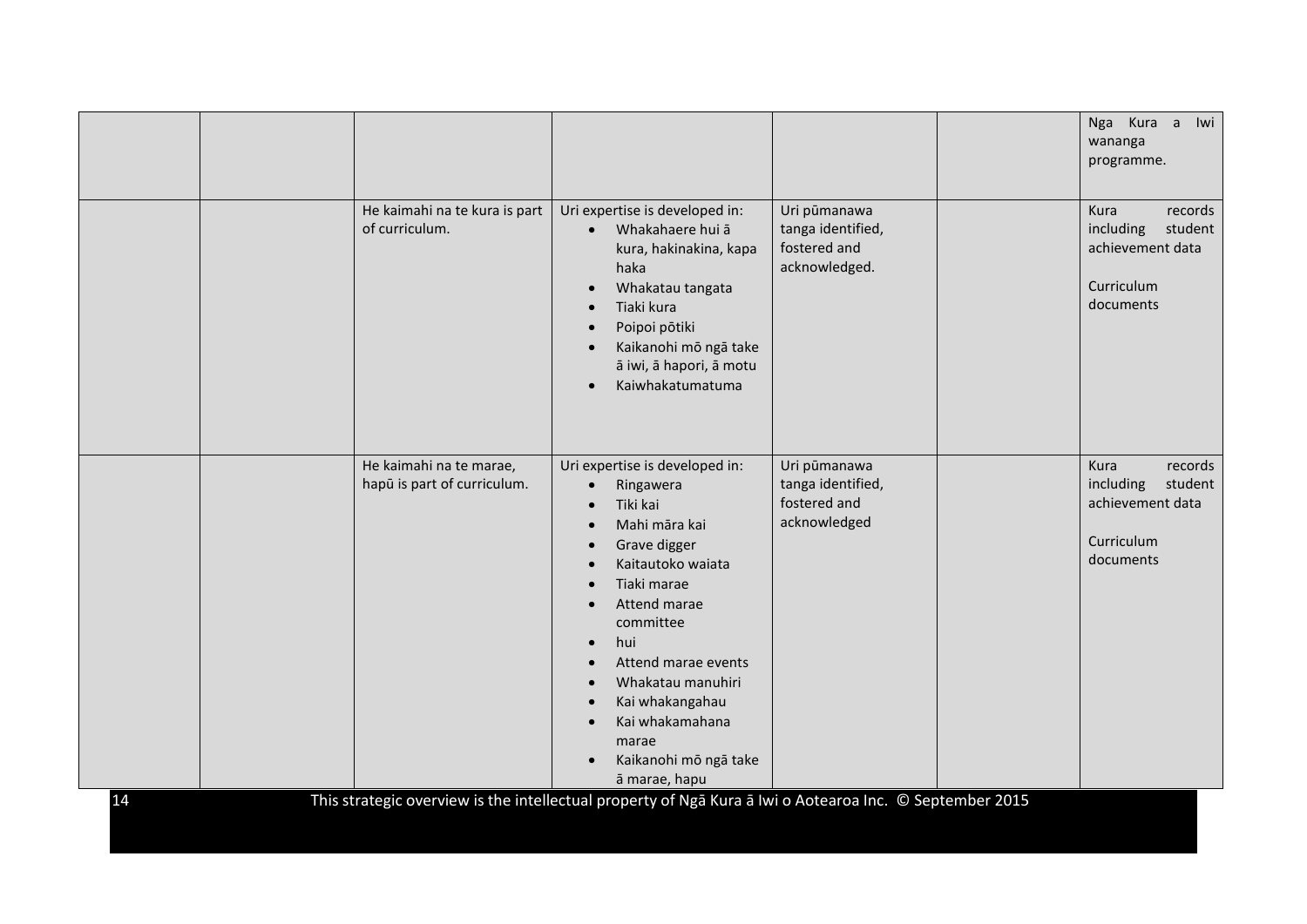|  | He kaimahi na te iwi, ngā    | Uri expertise is developed in        | Uri pūmanawa      | records<br>Kura      |
|--|------------------------------|--------------------------------------|-------------------|----------------------|
|  | take nunui ā rohe, ā motu is | active participation in the          | tanga identified, | student<br>including |
|  | part of curriculum.          | following events, e.g.               | fostered and      | achievement data     |
|  |                              | Poukai, Koroneihana<br>$\bullet$     | acknowledged      |                      |
|  |                              | <b>Foreshore Seabed</b><br>$\bullet$ |                   | Curriculum           |
|  |                              | hikoi                                |                   | documents            |
|  |                              | Waitangi<br>$\bullet$                |                   |                      |
|  |                              | Tangihanga<br>$\bullet$              |                   |                      |
|  |                              | Ao tōrangapu<br>$\bullet$            |                   |                      |
|  |                              | Iwi settlement hui<br>$\bullet$      |                   |                      |
|  |                              | National exhibitions<br>$\bullet$    |                   |                      |
|  |                              | International events<br>$\bullet$    |                   |                      |
|  |                              |                                      |                   |                      |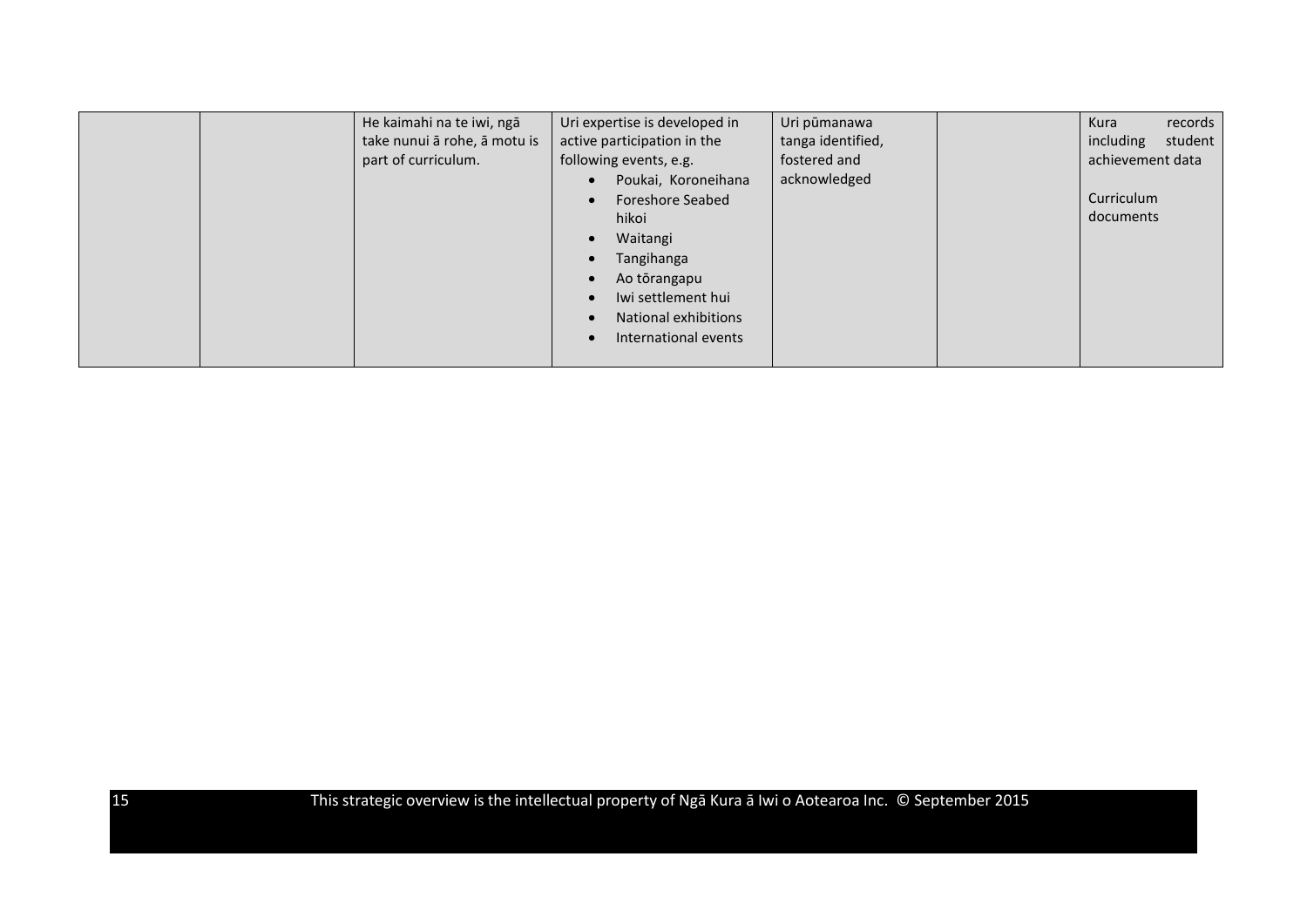**I once had a dream that the language of my forebears would once again resonate on the mountaintops, in the valleys, across the waters and amongst the forests of our land! Kua Ea! URI ARE CULTURALLY AUTONOMOUS**

Alignment to Kura ā Iwi Kaupapa Here from Constitution 4.1, 4.2, 4.3, 4.4, 4.5, 4.6, 4.7, 4.8, 4.9, .10, 4.14, 4.15, 4.13, 4.14

| <b>EKENGA</b><br>TAUMATA                                      | Karupūru                                    | Rautaki                                                                                                                                                                                                                                                                              | Hei Mahi                                                                                                                                                                                                                                                                                                       | Ngā Tohu                                                                                                                                                                                                                                                                                                                                       | <b>Kaikōkiri</b>                                                                                           | Tauira tūturu                                                                                                                                                                                                                           |
|---------------------------------------------------------------|---------------------------------------------|--------------------------------------------------------------------------------------------------------------------------------------------------------------------------------------------------------------------------------------------------------------------------------------|----------------------------------------------------------------------------------------------------------------------------------------------------------------------------------------------------------------------------------------------------------------------------------------------------------------|------------------------------------------------------------------------------------------------------------------------------------------------------------------------------------------------------------------------------------------------------------------------------------------------------------------------------------------------|------------------------------------------------------------------------------------------------------------|-----------------------------------------------------------------------------------------------------------------------------------------------------------------------------------------------------------------------------------------|
| <b>TIKETIKE GOAL</b><br>$\overline{\mathbf{3}}$               | <b>Target</b>                               | <b>Strategy</b>                                                                                                                                                                                                                                                                      | <b>Task</b>                                                                                                                                                                                                                                                                                                    | <b>Indicators</b>                                                                                                                                                                                                                                                                                                                              | <b>Responsibility</b>                                                                                      | <b>Evidence</b>                                                                                                                                                                                                                         |
| My<br>unique<br>dialect<br>has<br>secured<br>been<br>forever. | Taketake<br>Iwi<br>reo<br>strategy realised | All iwi Taketake have a reo<br>strategy.<br>Ngā Kura ā iwi are<br>repositories of iwi cultural<br>and intellectual knowledge.<br>Culturalcy<br>standards<br>implemented.<br>All Kura ā iwi aligned te reo<br>Māori with te reo taketake<br>(vocab, nuances, kiiwaha,<br>pepeha, etc) | Each kura has completed a<br>comprehensive stocktake of<br>current Pātaka of resources<br>including people<br>(kaikaranga, kai whaikōrero,<br>kaiwaiata, waiata, printed<br>texts, audio visual, pepeha,<br>whakatauaki etc).<br>NKAI Cloud has current Pātaka<br>of resources specific to each<br>Kura ā Iwi. | All kura implemented<br>culturalcy standards<br>for all Uri.<br>Kura ā Iwi curriculum<br>are fully implemented.<br>Effective culturalcy<br>models operate.<br>All kura have database<br>of resource people and<br>deliver<br>materials to<br>culturalcy.<br>Iwi, hapu, whānau, and<br>attestation<br>kura<br>validates achievement<br>of goal. | Individual kura<br><b>Te</b><br>Kāhui<br>Reo<br>Taketake<br>Kaiwhakahāere<br>Te<br>o Nga Kura ā Iwi<br>Iwi | Iwi Strategic plans.<br>Achievement data<br>Student records<br>Charter<br>Curriculum<br>documents<br><b>Annual Plans</b><br>attendance<br>Hui<br>sheets<br>Kura inventory<br>Staff PLD plans<br>Appraisal<br>Policy<br>documents<br>and |
|                                                               |                                             |                                                                                                                                                                                                                                                                                      |                                                                                                                                                                                                                                                                                                                |                                                                                                                                                                                                                                                                                                                                                |                                                                                                            | Plans                                                                                                                                                                                                                                   |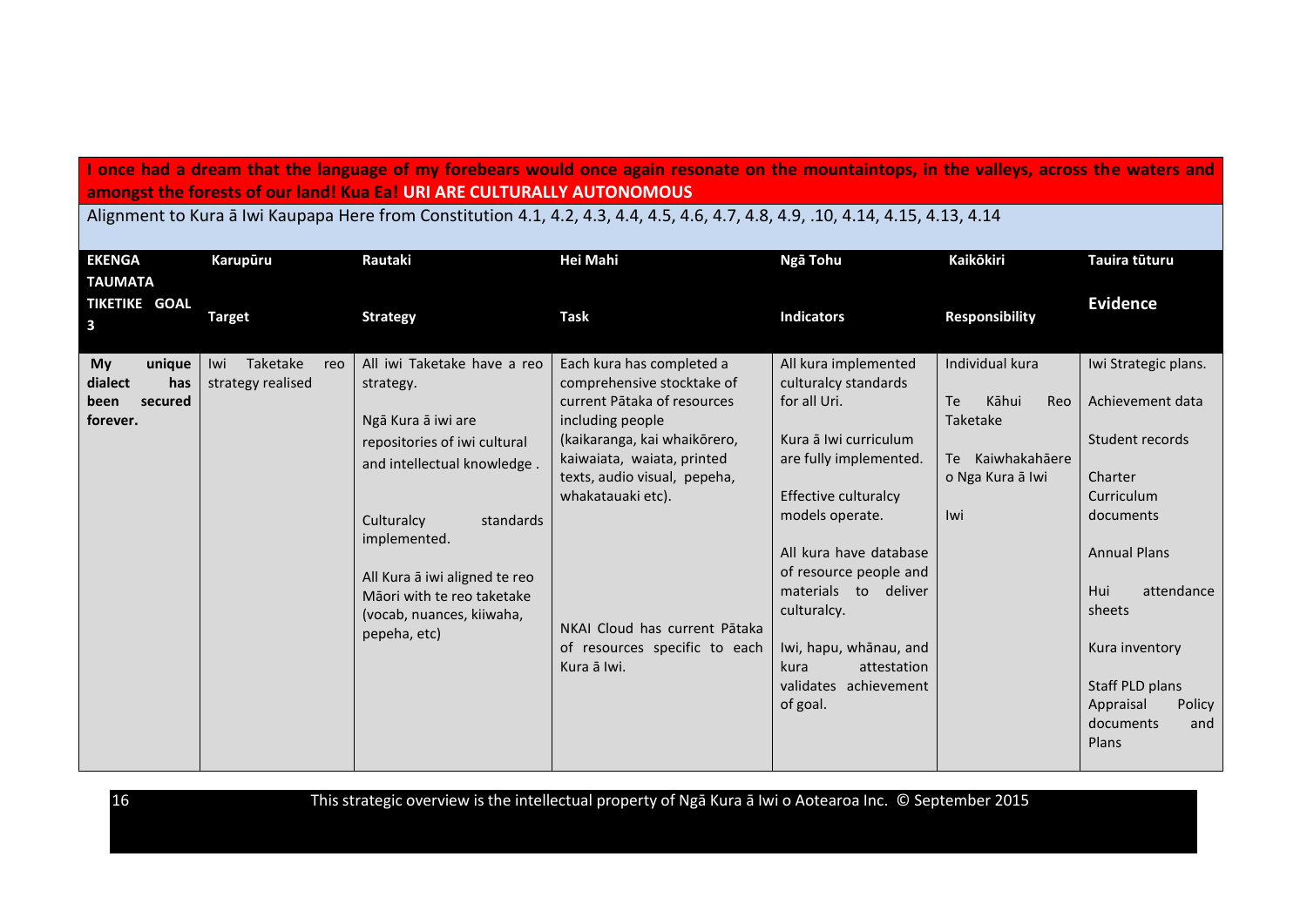|  |  |  | <b>Iwi specific</b> |
|--|--|--|---------------------|
|  |  |  | Reader              |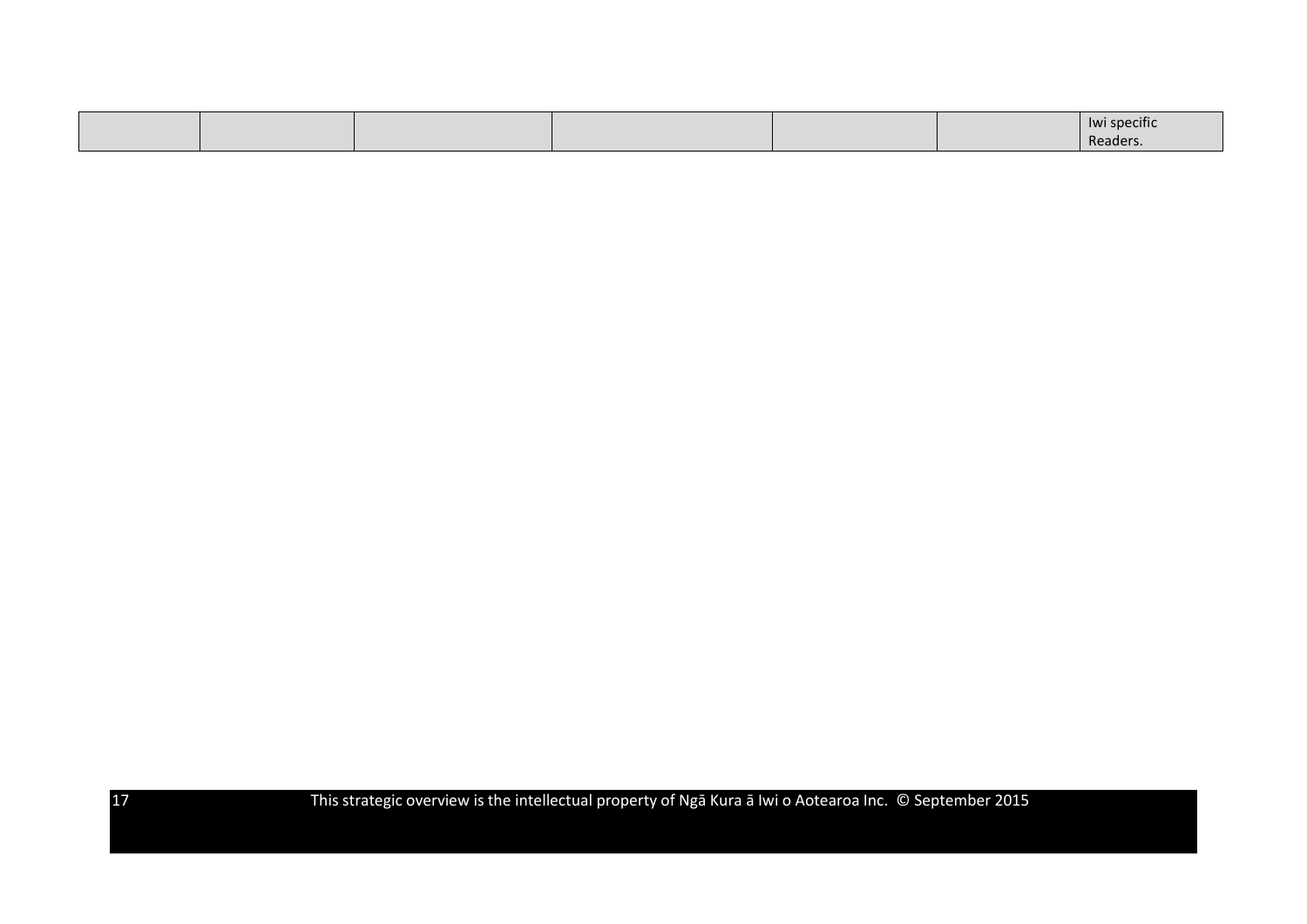## **I once had a dream that my homeland Aotearoa would one day embrace me as Maori Taketake and not judge me for failing to be He iwi tahi like them! URI ARE CULTURALLY AUTONOMOUS**

Alignment to Kura ā Iwi Kaupapa Here from Constitution 4.1, 4.2, 4.3, 4.4, 4.5, 4.6, 4.7, 4.8, 4.9, .10, 4.11, 4.12, 4.13, 4.14

| <b>EKENGA</b><br><b>TAUMATA</b><br><b>TIKETIKE</b> | <b>Karupuru</b>                                                 | Rautaki                                                                                                                                                                                    | Hei mahi                                                                                                                                                                                                                                                                                             | Whakaaturanga                                                                                                                                                                                                                                                        | Kaikōkiri                                                                                                  | Tauira tūturu                                                                                                                                                                                                 |
|----------------------------------------------------|-----------------------------------------------------------------|--------------------------------------------------------------------------------------------------------------------------------------------------------------------------------------------|------------------------------------------------------------------------------------------------------------------------------------------------------------------------------------------------------------------------------------------------------------------------------------------------------|----------------------------------------------------------------------------------------------------------------------------------------------------------------------------------------------------------------------------------------------------------------------|------------------------------------------------------------------------------------------------------------|---------------------------------------------------------------------------------------------------------------------------------------------------------------------------------------------------------------|
| GOAL <sub>4</sub>                                  | <b>Target</b>                                                   | <b>Strategy</b>                                                                                                                                                                            | <b>Task</b>                                                                                                                                                                                                                                                                                          | <b>Indicators</b>                                                                                                                                                                                                                                                    | <b>Responsibility</b>                                                                                      | Evidence                                                                                                                                                                                                      |
| Our culturalcy<br>domain<br>is<br>recognised.      | Te Maru o Ngā Kura ā<br>are influential<br>iwi<br>change agents | We are an independent and<br>authentic voice supporting iwi<br>education.<br>Consistent high performance and<br>quality underpinned by Tikanga and<br>Uara are hallmarks of Nga Kura a Iwi | Influence Ministry of<br>Education policy and<br>direction to support iwi<br>education aspirations.<br>Influence practice in<br>mainstream schools.<br>Consistently<br>practise<br>enhancing<br>mana<br>protocols and dialogue<br>in all our relationships<br>while maintaining our<br>bottom lines. | A strong mandated voice to<br>facilitate our interests, to be<br>a commentator on<br>educational matters and to<br>take responsibility for our<br>own capability and capacity<br>building is embedded in our<br>organisation and recognised<br>by external agencies. | Individual kura<br>Kāhui<br>Reo<br>Te<br>Taketake<br><b>Te</b><br>Kaiwhakahāere o<br>Nga Kura ā Iwi<br>Iwi | Achievement data<br>Student records<br>Charter<br>Kura QMS manual<br>Curriculum<br>documents<br><b>Annual Plans</b><br>attendance<br>Hui<br>sheets & minutes<br>Staff PLD plans<br>Iwi<br>Specific<br>Readers |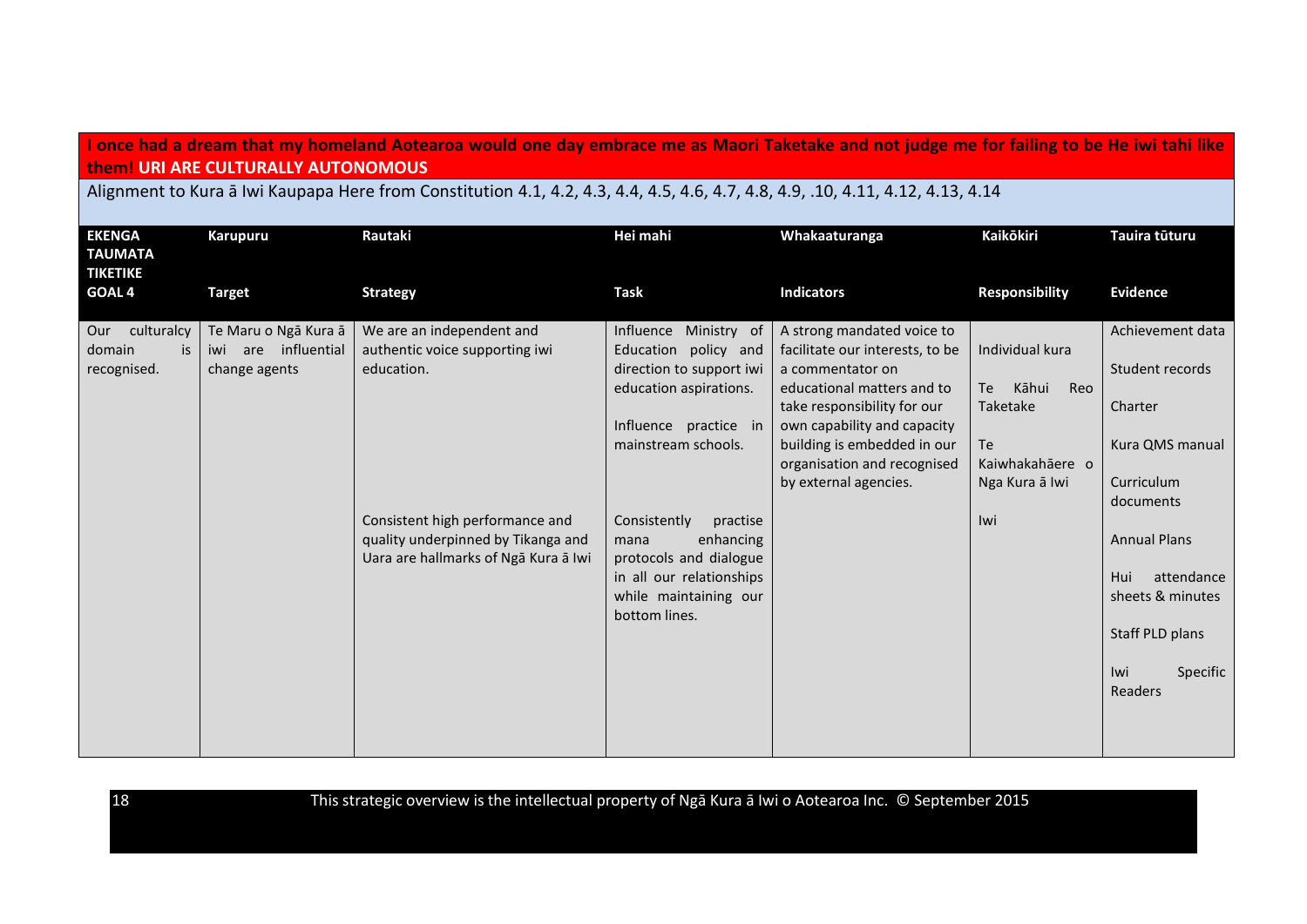|  | Iwi provide key support to Kura ā Iwi<br>to advocate on issues that affect the<br>education of their Uri.<br>Strategic relationships with<br>providers, business and other<br>agencies are embedded in our<br>practise | Te Kāhui Reo Taketake<br>provide Kura ā Iwi<br>support for national<br>issues that have direct<br>implications for our iwi,<br>our kura and whānau.<br>Mutually beneficial<br>relationships with<br>quality organisations<br>that share a common<br>philosophical base are<br>acknowledged and<br>celebrated. |  |  |
|--|------------------------------------------------------------------------------------------------------------------------------------------------------------------------------------------------------------------------|---------------------------------------------------------------------------------------------------------------------------------------------------------------------------------------------------------------------------------------------------------------------------------------------------------------|--|--|
|  | Respectful government agencies<br>relationships are grounded in agreed<br>quality outcomes.                                                                                                                            | Relationships with<br>government agencies<br>are fruitful and<br>productive.                                                                                                                                                                                                                                  |  |  |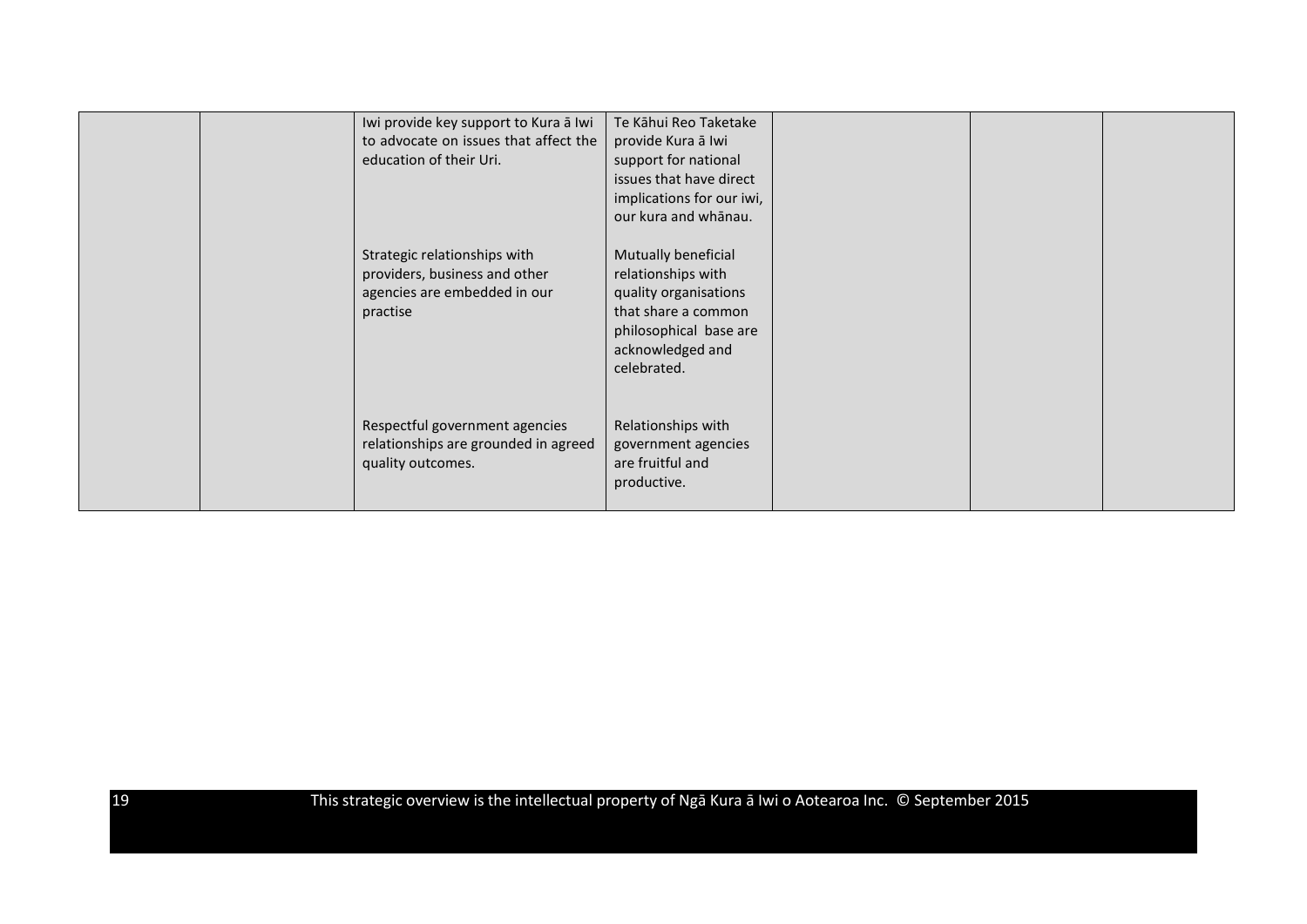## **I once had a dream that I would be the creator and the master of my own destiny! Kua Ea! URI ACHIEVE GOOD HEALTH AND WELLBEING**

Alignment to Kura ā Iwi Kaupapa Here from Constitution 4.1, 4.2, 4.3, 4.4, 4.5, 4.6, 4.7, 4.8, 4.9, 4.10, 4.11, 4.12, 4.13, 4.14

| <b>EKENGA</b><br><b>TAUMATA</b><br><b>TIKETIKE</b> | <b>Karupuru</b>     | Rautaki                | <b>Hei</b><br>mahi                      | Whakaaturanga                                    | <b>Kaikōkiri</b>      | Tauira tūturu       |
|----------------------------------------------------|---------------------|------------------------|-----------------------------------------|--------------------------------------------------|-----------------------|---------------------|
| <b>GOAL 5</b>                                      | <b>Target</b>       | <b>Strategy</b>        | <b>Task</b>                             | <b>Indicators</b>                                | <b>Responsibility</b> | <b>Evidence</b>     |
|                                                    |                     |                        |                                         |                                                  |                       |                     |
| Transformation                                     | Self managing, self | Ōranga/Wellness Ngāti  | Stocktake levels of engagement          | 90% active in marae                              |                       | SMS system          |
| al<br>goals                                        | determining,        | strategy completed and | completed.                              | achieved.                                        | Individual kura       |                     |
| achieved Mana                                      | autonomous Ngāti    | promoted.              |                                         |                                                  |                       | Wellness<br>Oranga  |
| Motuhake<br>for<br>our whānau                      | whānau.             |                        | NKAI Cloud provides oranga<br>resources | 100%<br>engagement,<br>participation in cultural | Te Kāhui Reo Taketake | strategy document   |
|                                                    |                     |                        |                                         | or recreational pursuit                          | Te Kaiwhakahāere o    | Achievement data    |
|                                                    |                     |                        | Appropriate Hauora                      | achieved.                                        | Nga Kura ā Iwi        |                     |
|                                                    |                     |                        | programmes in kura                      |                                                  |                       | Charter             |
|                                                    |                     |                        | implemented.                            | 70% whānau became                                | Iwi                   |                     |
|                                                    |                     |                        |                                         | auahi kore                                       |                       | Curriculum          |
|                                                    |                     |                        |                                         |                                                  |                       | documents           |
|                                                    |                     |                        |                                         | 70% whānau became                                |                       |                     |
|                                                    |                     |                        |                                         | waipiro kore                                     |                       | <b>Annual Plans</b> |
|                                                    |                     |                        |                                         | 70% whānau became                                |                       | Hui<br>attendance   |
|                                                    |                     |                        |                                         | tarutaru kore                                    |                       | sheets              |
|                                                    |                     | Vulnerable whānau are  | Co-ordinated plan with all              | Vulnerable whanau                                |                       | Kura inventory      |
|                                                    |                     | provided additional    | relevant providers developed            | increase in                                      |                       |                     |
|                                                    |                     | intensive support.     | for vulnerable whanau.                  | participation and                                |                       | Staff PLD plans     |
|                                                    |                     |                        |                                         | engagement rates                                 |                       |                     |

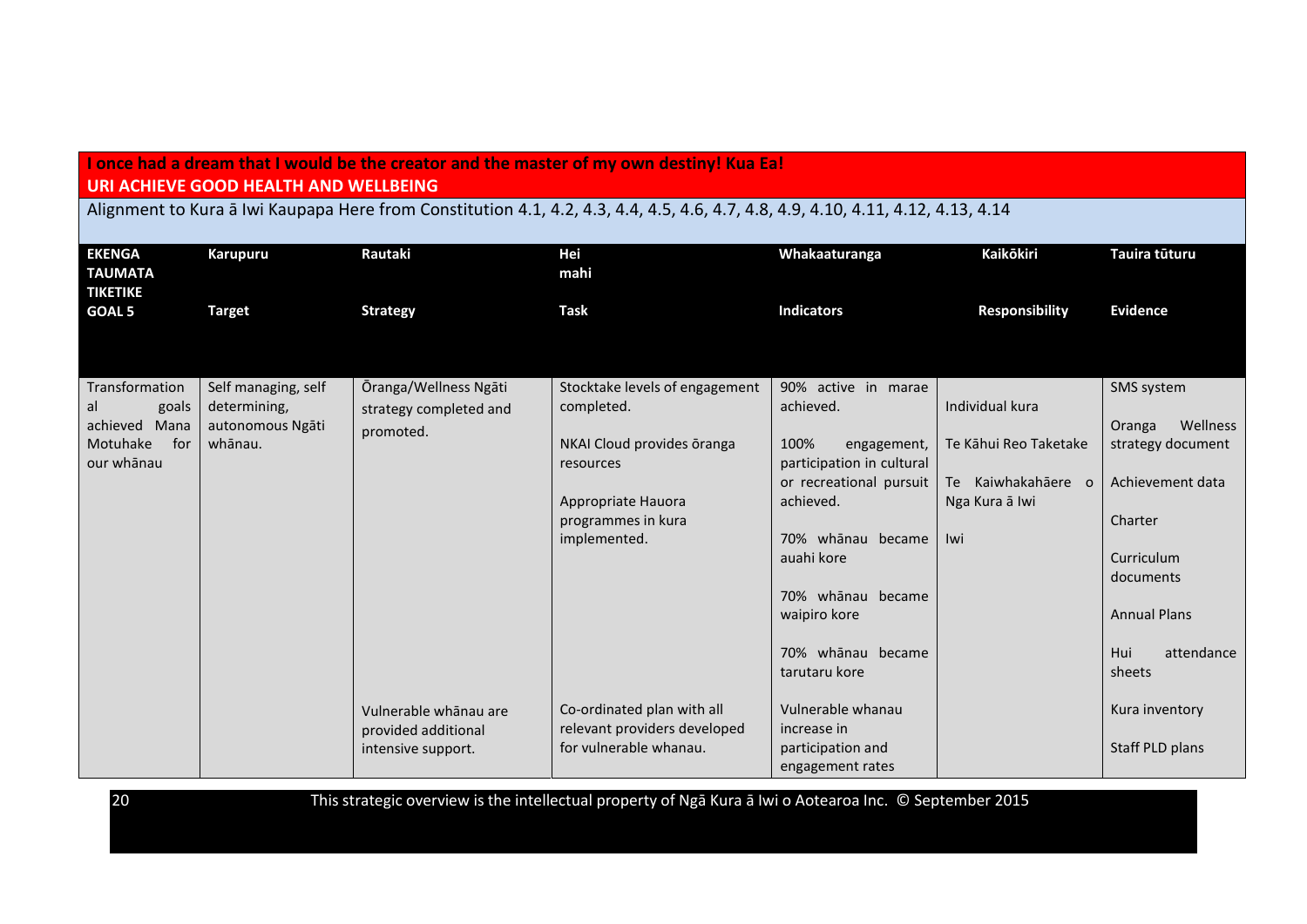|                                |                                                                                                           |                                                                                                              | and achievement of<br>their/our Uri.                                                                                               |                                                                                                                                                | Individual Plans for<br>vulnerable whanau.              |
|--------------------------------|-----------------------------------------------------------------------------------------------------------|--------------------------------------------------------------------------------------------------------------|------------------------------------------------------------------------------------------------------------------------------------|------------------------------------------------------------------------------------------------------------------------------------------------|---------------------------------------------------------|
|                                |                                                                                                           |                                                                                                              |                                                                                                                                    |                                                                                                                                                | Whanau<br>Ora<br>agreements.                            |
| Kura                           | Engagement Kaupapa with<br>whānau has been reviewed<br>and strengthened. ie. IEP,<br>IEAP.                | Engagement in 'Toku Huarahi<br>Motuhake'<br>maximised<br>and<br>prioritised with 100% target                 | Engagement in 'Tōku<br>Huarahi<br>Motuhake'<br>actioned.<br>Whānau<br>highly<br>are<br>all<br>visible<br>in<br>kura<br>activities. | 100%<br>engagement in<br>'Tōku<br>Huarahi<br>Motuhake' achieved.<br>visibility<br>High<br>of<br>whanau<br>kura<br>in<br>activities is evident. | of<br>Kura records<br>attendance<br>and<br>attestation. |
| Hapu, marae<br>Āhuatanga Māori | Reconnecting,<br>strengthening and<br>maintaining linkages to<br>hapū, marae instigated and<br>monitored. | Attendance at marae hui and<br>associated events is endorsed,<br>acknowledged as valuable and<br>encouraged. | 70% engagement in<br>marae<br>activities achieved.                                                                                 |                                                                                                                                                | Marae minutes<br>attestation                            |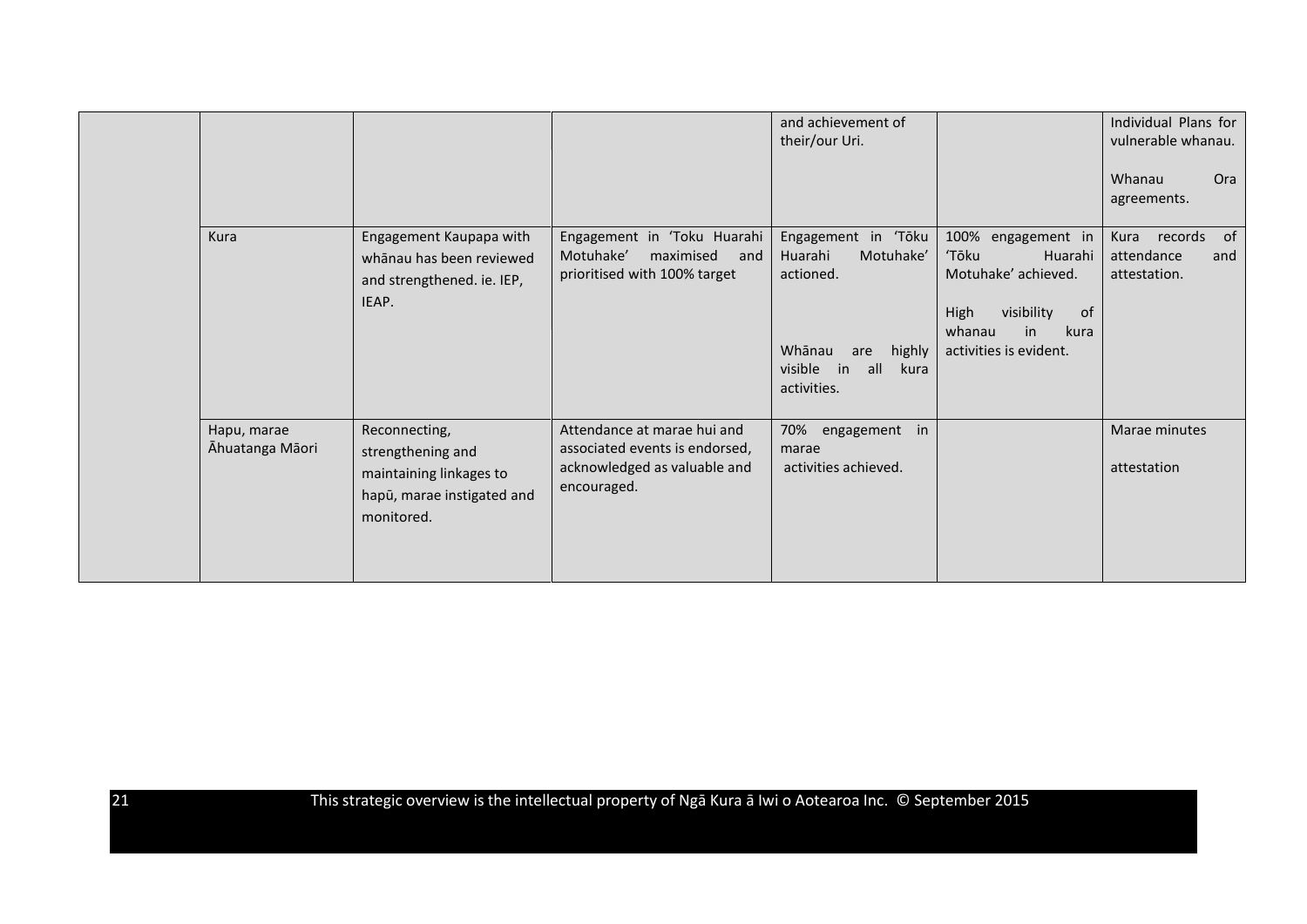## **I once had a dream that my journey would no longer be a lonely one travelled by the few with scorn and indifference as my constant companion! Kua Ea! URI ARE CULTURALLY AUTONOMOUS**

Alignment to Kura ā Iwi Kaupapa Here from Constitution 4.1, 4.2, 4.3, 4.4, 4.5, 4.6, 4.7, 4.8, 4.9, 4.10, 4.11, 4.12, 4.13, 4.14

| <b>EKENGA</b><br><b>TAUMATA</b><br><b>TIKETIKE</b>                                                    | <b>Karupuru</b>                                                                                                                     | Rautaki                                                                 | Hei mahi                                                                                                                                                                                                                                                                                                                                        | Whakaaturanga                                                     | Kaikōkiri                                                                                               | Tauira tūturu                                                                                                                                                                                                                                         |
|-------------------------------------------------------------------------------------------------------|-------------------------------------------------------------------------------------------------------------------------------------|-------------------------------------------------------------------------|-------------------------------------------------------------------------------------------------------------------------------------------------------------------------------------------------------------------------------------------------------------------------------------------------------------------------------------------------|-------------------------------------------------------------------|---------------------------------------------------------------------------------------------------------|-------------------------------------------------------------------------------------------------------------------------------------------------------------------------------------------------------------------------------------------------------|
| GOAL 6                                                                                                | <b>Target</b>                                                                                                                       | <b>Strategy</b>                                                         | <b>Task</b>                                                                                                                                                                                                                                                                                                                                     | <b>Indicators</b>                                                 | <b>Responsibility</b>                                                                                   | <b>Evidence</b>                                                                                                                                                                                                                                       |
| The majority of<br>taketake<br>iwi<br>aligned<br>have<br>with Te Maru o<br>Ngā Kura Iwi o<br>Aotearoa | The<br>correlation<br>between<br>achievement and iwi<br>taketake,<br>unique<br>identity<br>language,<br>and<br>culture<br>promoted. | Effective communication<br>strategy implemented with<br>regular review. | Fortnightly Ngā Kura ā Iwi news<br>pānui published<br>NKAI information broadsheet<br>published<br>NKAI website operational.<br>NKAI cloud linked all Kura a iwi<br>in a seamless, open<br>communication environment.<br>NKAI Cloud portal allowed<br>access to external parties to<br>selected information about us.<br>Regular a iwi hui held. | Actively<br>participating<br>kura lifted to 300/306<br>Kura ā Iwi | Individual kura<br><b>Te</b><br>Kāhui<br>Reo<br>Taketake<br>Te Kaiwhakahāere<br>o Nga Kura ā Iwi<br>Iwi | Achievement data<br>Student records<br><b>NKAI</b> publications<br>Charter<br>Curriculum<br>documents<br><b>Annual Plans</b><br>Hui<br>attendance<br>sheets<br>Kura inventory<br>Staff PLD plans<br>Specific<br>Iwi<br>Readers<br>Iwi Strategic plans |
|                                                                                                       |                                                                                                                                     |                                                                         |                                                                                                                                                                                                                                                                                                                                                 |                                                                   |                                                                                                         | and related<br>documents.                                                                                                                                                                                                                             |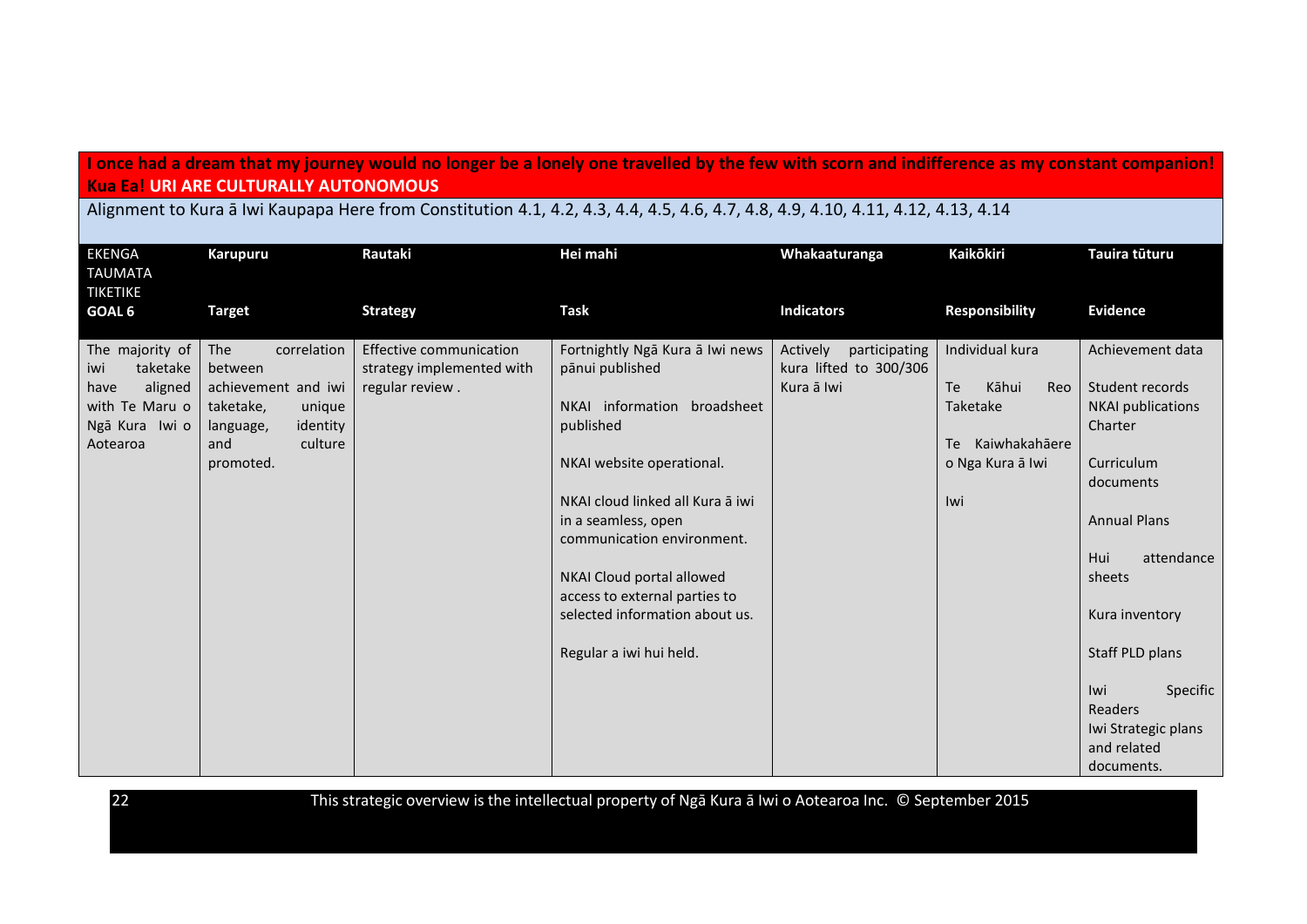# **Five Yearly Targets-Education in Kura ā Iwi**

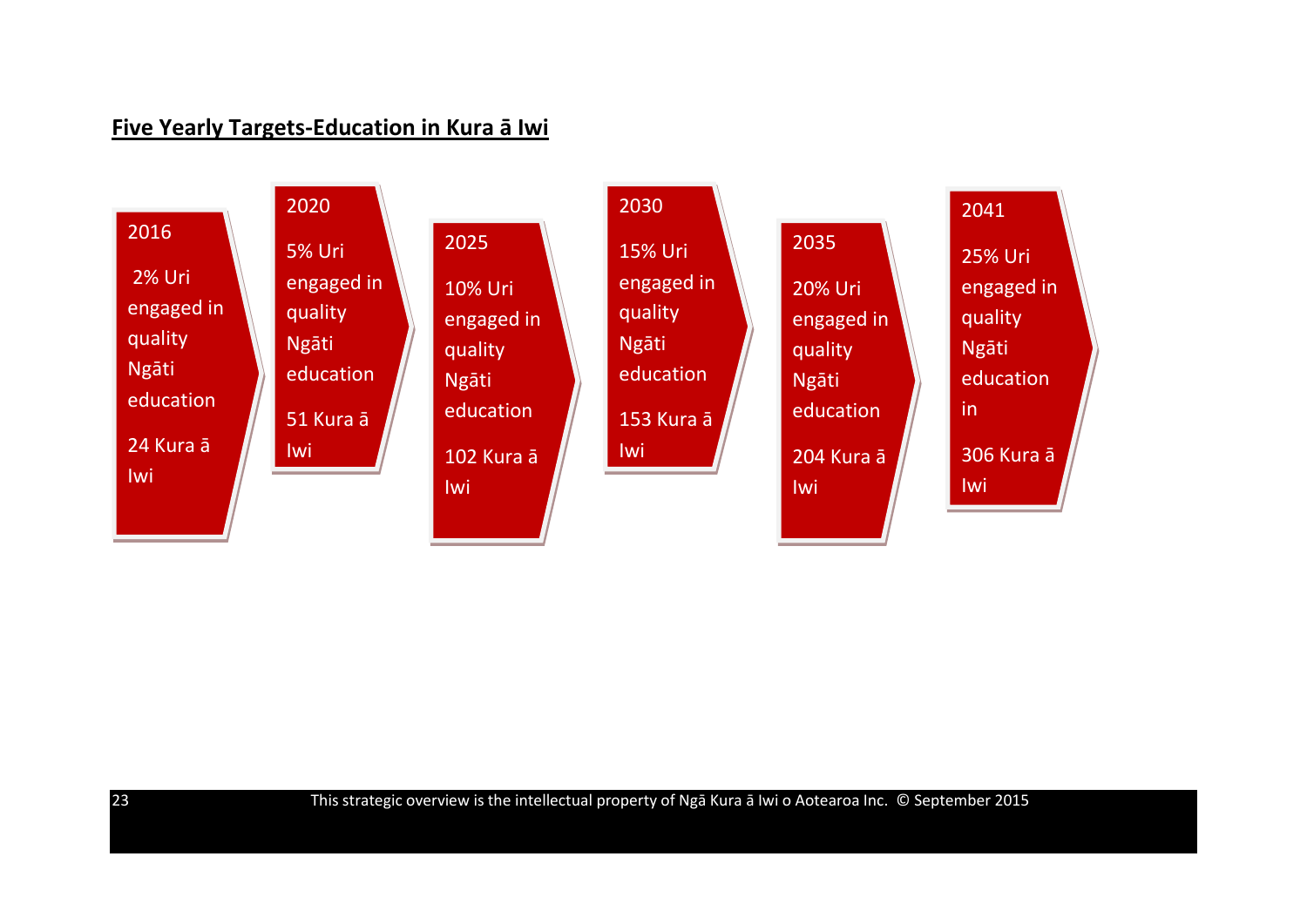# **KUA EA ANNUAL TARGETS 2016**

## **2% Uri engaged in quality Ngāti education in 24 Kura ā Iwi**

| I once had a dream that I too could ascend the uppermost pinnacles of Te Tihi o Angitu the papakainga of Te Iti Kahurangi, my natural home! Kua<br>Eal |                                                                                                                                  |                                                                                                         |                                                                                                                                                                  |                                                                       |                                                                                                  |                                                                                                                                 |  |
|--------------------------------------------------------------------------------------------------------------------------------------------------------|----------------------------------------------------------------------------------------------------------------------------------|---------------------------------------------------------------------------------------------------------|------------------------------------------------------------------------------------------------------------------------------------------------------------------|-----------------------------------------------------------------------|--------------------------------------------------------------------------------------------------|---------------------------------------------------------------------------------------------------------------------------------|--|
|                                                                                                                                                        | <b>URI ARE INTELLECTUALLY AUTONOMOUS</b>                                                                                         |                                                                                                         |                                                                                                                                                                  |                                                                       |                                                                                                  |                                                                                                                                 |  |
|                                                                                                                                                        | Alignment to Kura a Iwi Kaupapa Here from Constitution 4.1, 4.2, 4.3, 4.4, 4.5, 4.6, 4.7, 4.8, 4.9, 4.10, 4.11, 4.12, 4.13, 4.14 |                                                                                                         |                                                                                                                                                                  |                                                                       |                                                                                                  |                                                                                                                                 |  |
| <b>EKENGA</b><br><b>TAUMATA</b><br><b>TIKETIKE</b>                                                                                                     | <b>Karupuru</b>                                                                                                                  | Rautaki                                                                                                 | Hei mahi                                                                                                                                                         | Whakaaturanga                                                         | Kaikōkiri                                                                                        | Tauira tūturu                                                                                                                   |  |
| <b>GOAL1</b>                                                                                                                                           | <b>Target</b>                                                                                                                    | <b>Strategy</b>                                                                                         | <b>Task</b>                                                                                                                                                      | <b>Indicators</b>                                                     | <b>Responsibility</b>                                                                            | <b>Evidence</b>                                                                                                                 |  |
| Te Tihi o<br>Angitu is the<br>natural<br>home of our<br>Uri.                                                                                           | Sustained<br>collaborative<br>capacity<br>and<br>capability<br>building<br>across all Kura ā Iwi.<br>85% NCEA Level 2            | Tihi<br>Te<br>$\overline{O}$<br>Angitu<br>strategy<br>strengthened                                      | Hikina - NCEA 1 on 1<br>focus maintained.<br>Priority Marau specific<br>Wānanga - Pūtaiao<br>English, Māori<br>history/Tikanga ā<br>Iwi/ Iwi curriculum<br>held. | Student achievement<br>levels strengthened,<br>sustained or improved. | Individual kura<br>Kāhui<br>Te<br>Reo<br>Taketake<br>Te Kaiwhakahāere<br>o Nga Kura ā Iwi<br>Iwi | Achievement data<br>Student records<br>Charter<br>Curriculum<br>documents<br><b>Annual Plans</b><br>Hui<br>attendance<br>sheets |  |
| 24                                                                                                                                                     |                                                                                                                                  | This strategic overview is the intellectual property of Nga Kura a Iwi o Aotearoa Inc. © September 2015 | Te reo Taketake as a<br>subject in Kura Pōtiki<br>developed.                                                                                                     |                                                                       |                                                                                                  | Kura inventory<br>Staff PLD plans                                                                                               |  |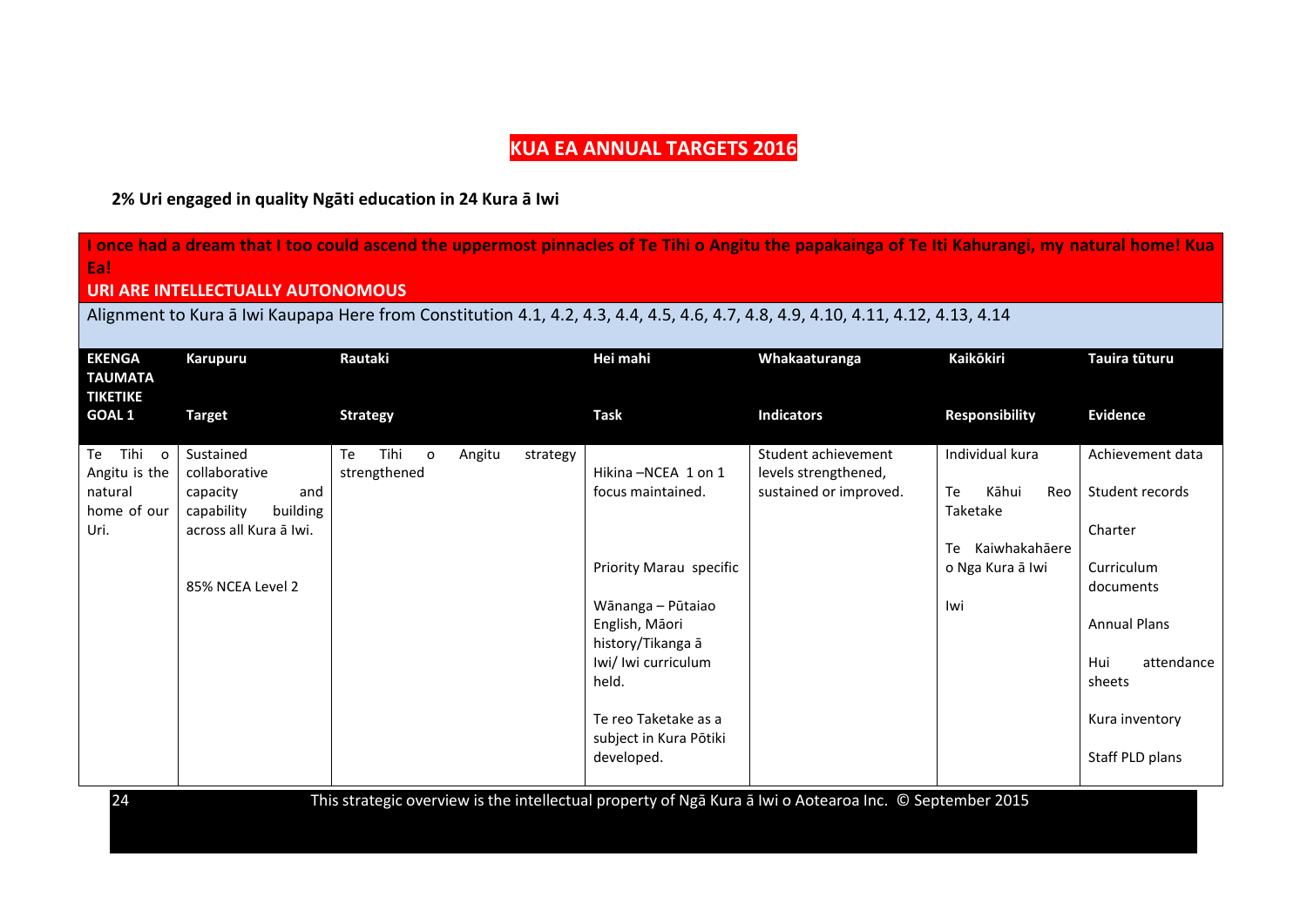|                        |                                        | NKAI is preferred PLD                        |                           | Appraisal<br>Policy |
|------------------------|----------------------------------------|----------------------------------------------|---------------------------|---------------------|
|                        |                                        | provider by all kura in                      |                           | documents<br>and    |
|                        |                                        | collective.                                  |                           | Plans               |
|                        |                                        |                                              |                           |                     |
|                        |                                        | Access to expertise via                      |                           | Specific<br>lwi     |
|                        |                                        | <b>Cloud Services</b>                        |                           | Readers             |
|                        |                                        | developed                                    |                           |                     |
|                        |                                        |                                              |                           |                     |
|                        |                                        |                                              |                           |                     |
|                        |                                        |                                              |                           |                     |
|                        |                                        |                                              |                           |                     |
|                        |                                        |                                              |                           | Iwi strategic Plans |
|                        |                                        |                                              |                           |                     |
|                        | Mana Whenua leadership training        | Skills as determined by                      | Work experience in Iwi    |                     |
|                        | and succession planning is beginning   | Iwi Strategic Plans are                      | organisations is          |                     |
|                        | to be embedded in curriculum           | part of curriculum                           | normalised.               |                     |
|                        |                                        | plans.                                       |                           |                     |
|                        |                                        |                                              |                           |                     |
|                        |                                        |                                              |                           |                     |
| 100% all school        | The careers pathway service(s)         | Individual Tōku                              | 50% whanau engagement     | Kura records        |
|                        | boosted.                               | Huarahi Motuhake                             |                           |                     |
| leavers are employed   |                                        |                                              | and participation.        |                     |
| or participate in      | The kura whānau relationship           | (IEP) reviewed and<br>refined for fitness of |                           | Wananga records     |
| vocational or tertiary | strengthened.                          |                                              | 70% retention rate.       |                     |
| education.             |                                        | purpose.                                     |                           | Staff records       |
|                        |                                        |                                              |                           |                     |
|                        | The provider network options           | Regular NKAI Careers                         | 70% school leavers turned |                     |
|                        | expanded (special focus on             | expos held.                                  | out to expos.             |                     |
|                        | wānanga).                              |                                              |                           |                     |
|                        |                                        |                                              |                           |                     |
|                        |                                        |                                              |                           |                     |
|                        |                                        |                                              |                           |                     |
|                        | individual kura capability and         | <b>Targeted PLD</b>                          | All kaiako attended       |                     |
| <b>75% NWRM</b>        | institutional capacity improved.       | prioritised                                  | targeted PLD.             |                     |
| Matatini,<br>Reo       |                                        |                                              |                           |                     |
| Pāngarau achieved.     | NKAI capability at teacher reflection, | Options for delivery                         | All Individual kaiako met |                     |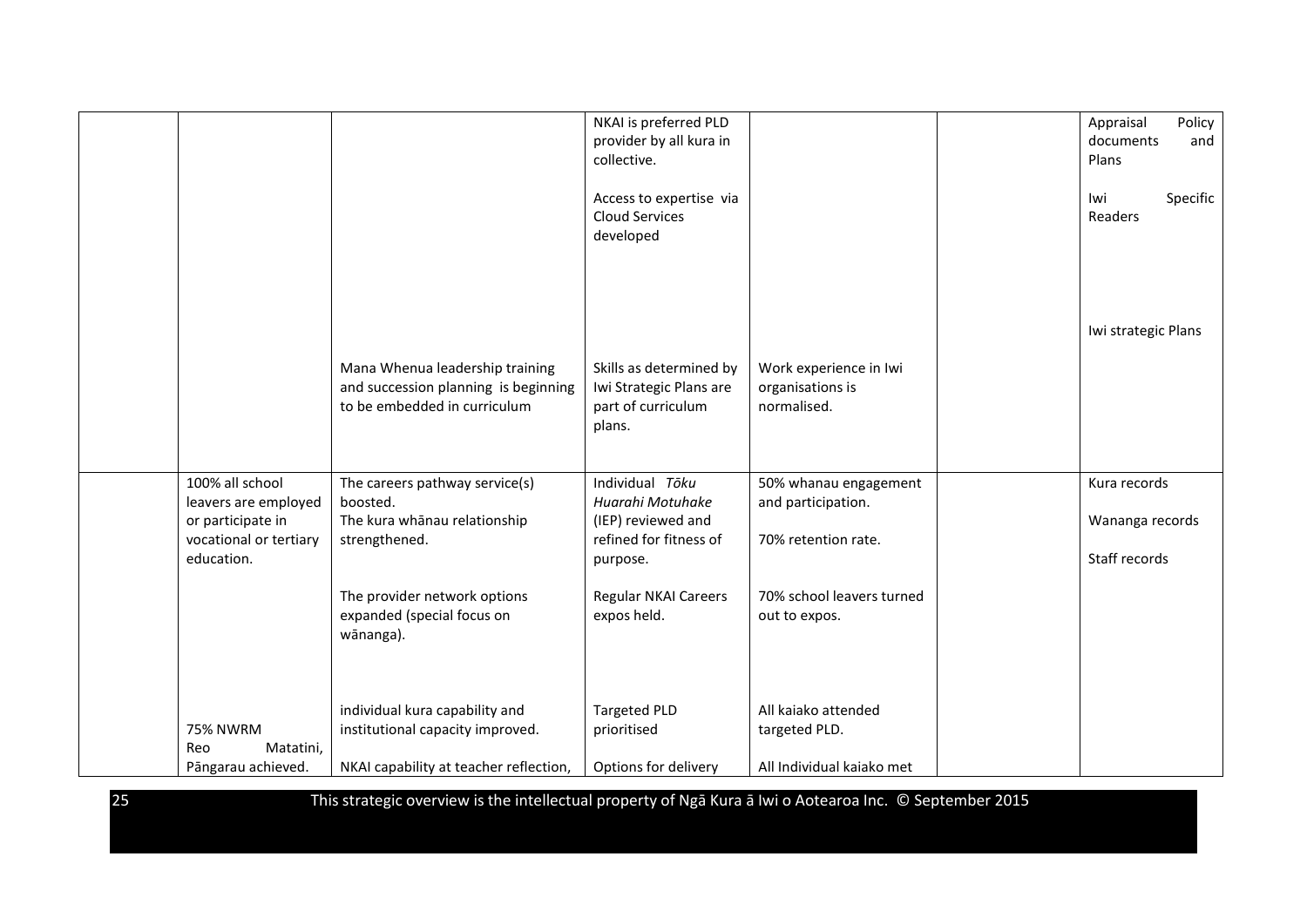| review, observation (tirohanga<br>hāpai) developed.                                       | expanded e.g. IT, Kahn<br>Academy.                                                               | minimum performance<br>appraisal standards.                                    |  |
|-------------------------------------------------------------------------------------------|--------------------------------------------------------------------------------------------------|--------------------------------------------------------------------------------|--|
|                                                                                           | NKAI specific appraisal<br>system design has<br>begun.                                           | 50% kaiako achieved<br>benchmark target.                                       |  |
| Specific iwitanga<br>teaching<br>and<br>learning contexts<br>and<br>content<br>developed. | Iwi specific reading and<br>other curriculum texts,<br>materials, resources<br>production begun. | 70% Uri achieved<br>NWRM 4 before transition<br>to kura<br>mataamua/wharekura. |  |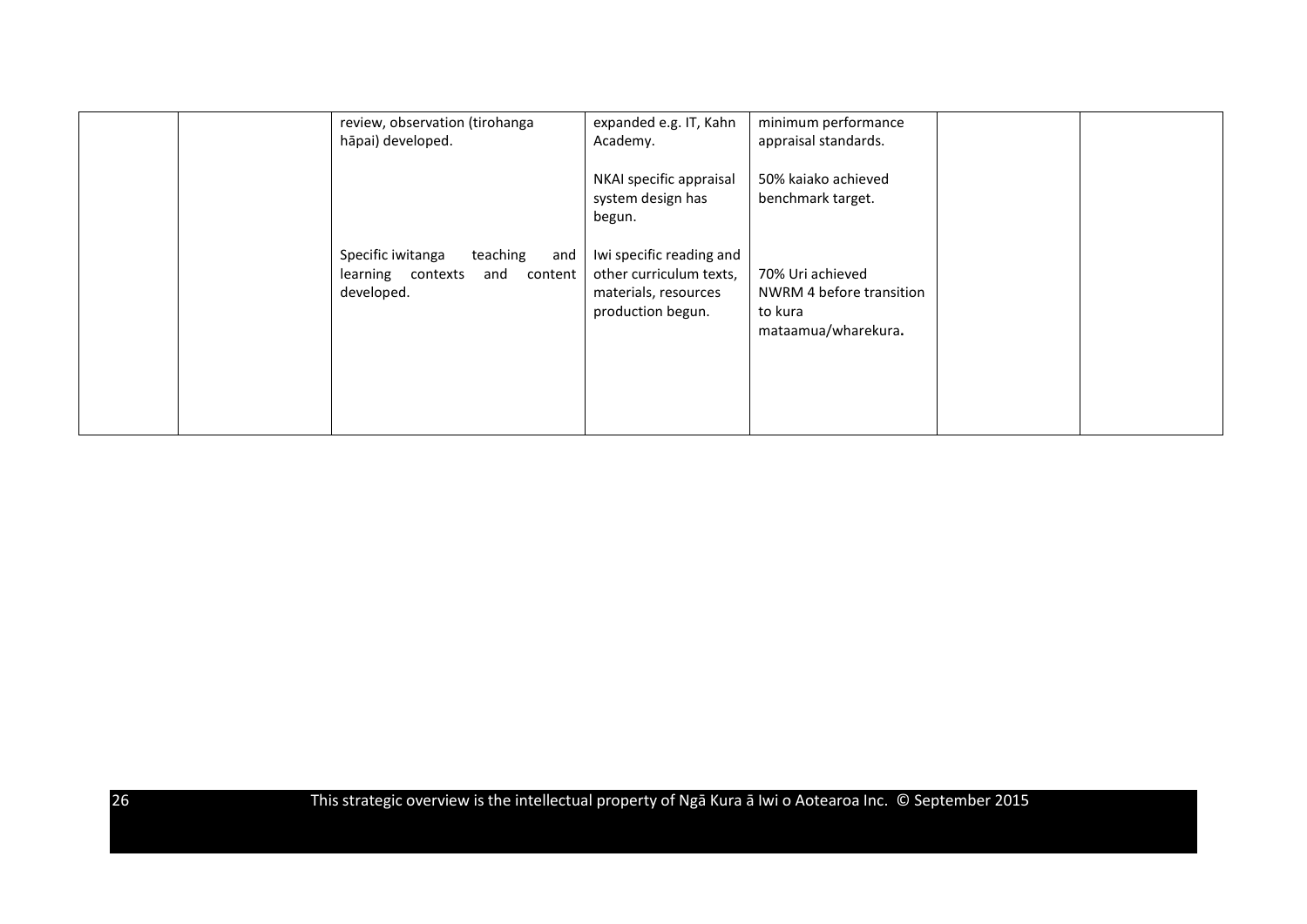## **I once had a dream that I would be able to live a free and natural life as a proud descendant of my tipuna! Kua Ea! URI ARE CULTURALLY AUTONOMOUS**

Alignment to Kura ā Iwi Kaupapa Here from Constitution 4.1, 4.2, 4.3, 4.4, 4.5, 4.6, 4.7, 4.8, 4.9, 4.10, 4.11, 4.12, 4.13, 4.14

| <b>EKENGA</b><br><b>TAUMATA</b><br><b>TIKETIKE</b> | Karupuru             | Rautaki                               | Hei mahi                | Whakaaturanga                | <b>Kaikōkiri</b>      | Tauira tūturu       |
|----------------------------------------------------|----------------------|---------------------------------------|-------------------------|------------------------------|-----------------------|---------------------|
| <b>GOAL 2</b>                                      | <b>Target</b>        | <b>Strategy</b>                       | <b>Task</b>             | <b>Indicators</b>            | <b>Responsibility</b> | <b>Evidence</b>     |
| Our Uri have                                       | 100% Uri culturate   | Our iwi capability to assist with the | The rituals of          | A minimum of four core       | Individual kura       | Iwi strategic plans |
| become                                             |                      | delivery of culturalcy is<br>being    | tangihanga are being    | genre of waiata have been    |                       | and documents       |
| Ngāti<br>in                                        | Marae are bastions   | developed.                            | given priority.         | taught to the appropriate    | Kāhui<br>Reo<br>Te    |                     |
| essence,<br>in                                     | of Ngātitanga served |                                       |                         | standard.                    | Taketake              | Kura<br>Culturalcy  |
| practice<br>in                                     | by Uri who are Ringa | Adoption of consistent core           | Culturalcy at all NKAI  |                              |                       | standards<br>and    |
| heart, mind                                        | Raupā                | values/Kaupapa (manaakitanga,         | hui and wananga         |                              | Kaiwhakahāere<br>Te   | curriculum          |
| and thought.                                       |                      | aroha, for example) and tikanga       | prioritised.            | All Uri are beginning to be  | o Nga Kura ā Iwi      | documents           |
| (ā wairua, ā                                       |                      | marae has begun across Kura ā Iwi.    |                         | conversant with the Kawa     |                       |                     |
| hinengaro, ā                                       |                      |                                       |                         | of their marae as            | lwi                   | Achievement data    |
| whatumana                                          |                      |                                       |                         | appropriate to their level.  |                       |                     |
| ā<br>wa,                                           |                      |                                       |                         |                              |                       | Student records     |
| kaimahi)                                           |                      |                                       |                         | All kaiako are working to    |                       |                     |
|                                                    |                      |                                       |                         | achieve an appropriate       |                       | Charter             |
|                                                    |                      |                                       |                         | level of culturalcy.         |                       |                     |
|                                                    |                      |                                       |                         |                              |                       | <b>Annual Plans</b> |
|                                                    |                      |                                       |                         |                              |                       |                     |
|                                                    |                      |                                       | The opportunity to      | All Uri are actively         |                       | Hui<br>attendance   |
|                                                    |                      |                                       | actively participate in | participating in a core of a |                       | sheets and minutes  |
|                                                    |                      |                                       | Ngā Mahi ā Rehia is     | minimum of four Nga          |                       |                     |
|                                                    |                      |                                       | developed.              | Mahi ā Rēhia (eg Kī o rahi,  |                       | Kura inventory      |
|                                                    |                      |                                       |                         | waka ama, tapuwae, whai,     |                       |                     |
|                                                    |                      |                                       |                         | hei tama tu tama, etc.)      |                       | Staff PLD plans     |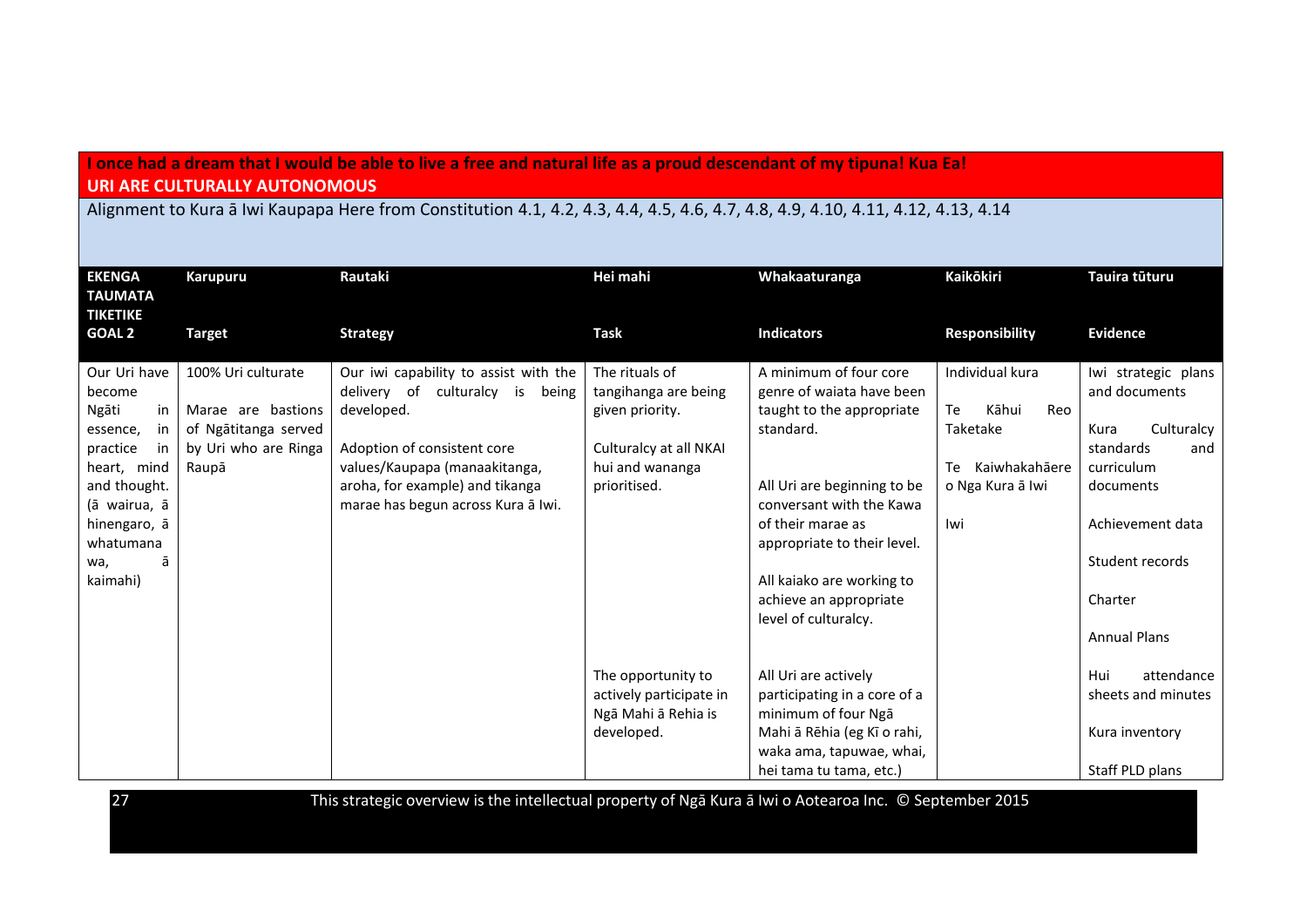|  |                                                        |                                                                                                                                                                                                                                                                                                       | Uri pūmanawa<br>tanga have begun to be<br>identified, fostered and<br>acknowledged. | Iwi Specific Readers<br>Nga Kura a Iwi<br>wananga<br>programmes. |
|--|--------------------------------------------------------|-------------------------------------------------------------------------------------------------------------------------------------------------------------------------------------------------------------------------------------------------------------------------------------------------------|-------------------------------------------------------------------------------------|------------------------------------------------------------------|
|  | He kaimahi na te kura is part of<br>curriculum         | Uri expertise is<br>developed in:<br>• Whakahaere<br>hui ā kura,<br>hakinakina,<br>kapa haka<br>Whakatau<br>$\bullet$<br>tangata<br>Tiaki kura<br>$\bullet$<br>Poipoi pōtiki<br>$\bullet$<br>Kaikanohi mō<br>$\bullet$<br>ngā take ā iwi,<br>ā hapori, ā<br>motu<br>Kaiwhakatum<br>$\bullet$<br>atuma |                                                                                     |                                                                  |
|  | He kaimahi na te marae, hapū is part<br>of curriculum. | Uri expertise is<br>developed in:<br>Ringawera<br>$\bullet$<br>Tiki kai<br>$\bullet$<br>Mahi māra kai<br>$\bullet$<br>Grave digger<br>$\bullet$<br>Kaitautoko<br>$\bullet$<br>waiata<br>Tiaki marae<br>$\bullet$                                                                                      |                                                                                     |                                                                  |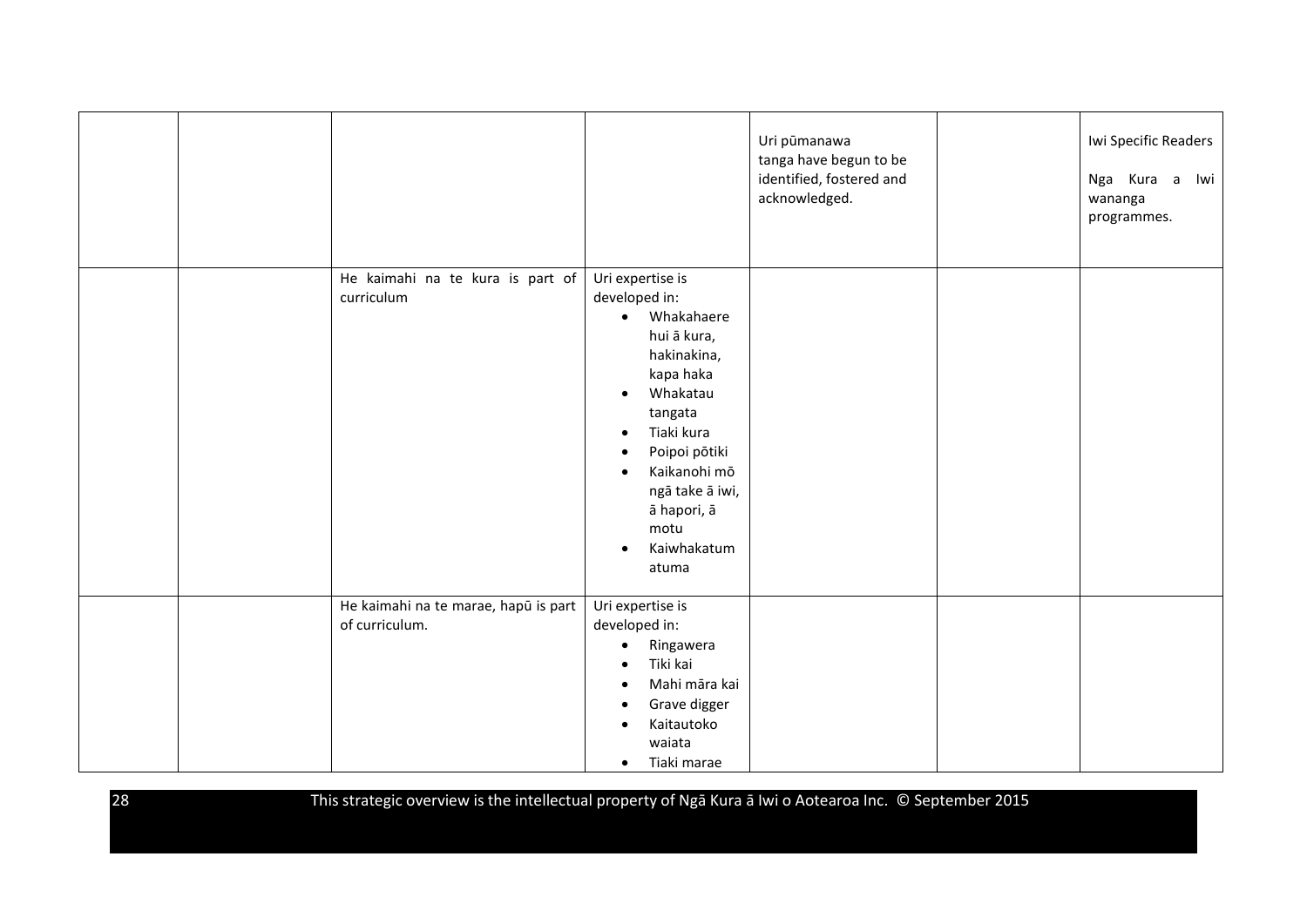|  |                                      | Attend marae<br>$\bullet$   |  |  |
|--|--------------------------------------|-----------------------------|--|--|
|  |                                      | committee                   |  |  |
|  |                                      | hui<br>$\bullet$            |  |  |
|  |                                      | Attend marae<br>$\bullet$   |  |  |
|  |                                      | events                      |  |  |
|  |                                      | Whakatau<br>$\bullet$       |  |  |
|  |                                      | manuhiri                    |  |  |
|  |                                      | Kai<br>$\bullet$            |  |  |
|  |                                      | whakangahau                 |  |  |
|  |                                      | Kai<br>$\bullet$            |  |  |
|  |                                      | whakamahana                 |  |  |
|  |                                      | marae                       |  |  |
|  |                                      | Kaikanohi mō<br>$\bullet$   |  |  |
|  |                                      | ngā take ā                  |  |  |
|  |                                      | marae, hapu                 |  |  |
|  | He kaimahi na te iwi, ngā take nunui | Uri expertise is            |  |  |
|  | ā rohe, ā motu is part of curriculum | developed in active         |  |  |
|  |                                      | participation in the        |  |  |
|  |                                      | following events, e.g.      |  |  |
|  |                                      | · Poukai,                   |  |  |
|  |                                      | Koroneihana                 |  |  |
|  |                                      | Foreshore<br>$\bullet$      |  |  |
|  |                                      | Seabed hikoi                |  |  |
|  |                                      | Waitangi<br>$\bullet$       |  |  |
|  |                                      | Tangihanga<br>$\bullet$     |  |  |
|  |                                      | Ao tōrangapu<br>$\bullet$   |  |  |
|  |                                      | Iwi settlement<br>$\bullet$ |  |  |
|  |                                      | hui                         |  |  |
|  |                                      | National<br>$\bullet$       |  |  |
|  |                                      | exhibitions                 |  |  |
|  |                                      |                             |  |  |
|  |                                      | International               |  |  |
|  |                                      | events                      |  |  |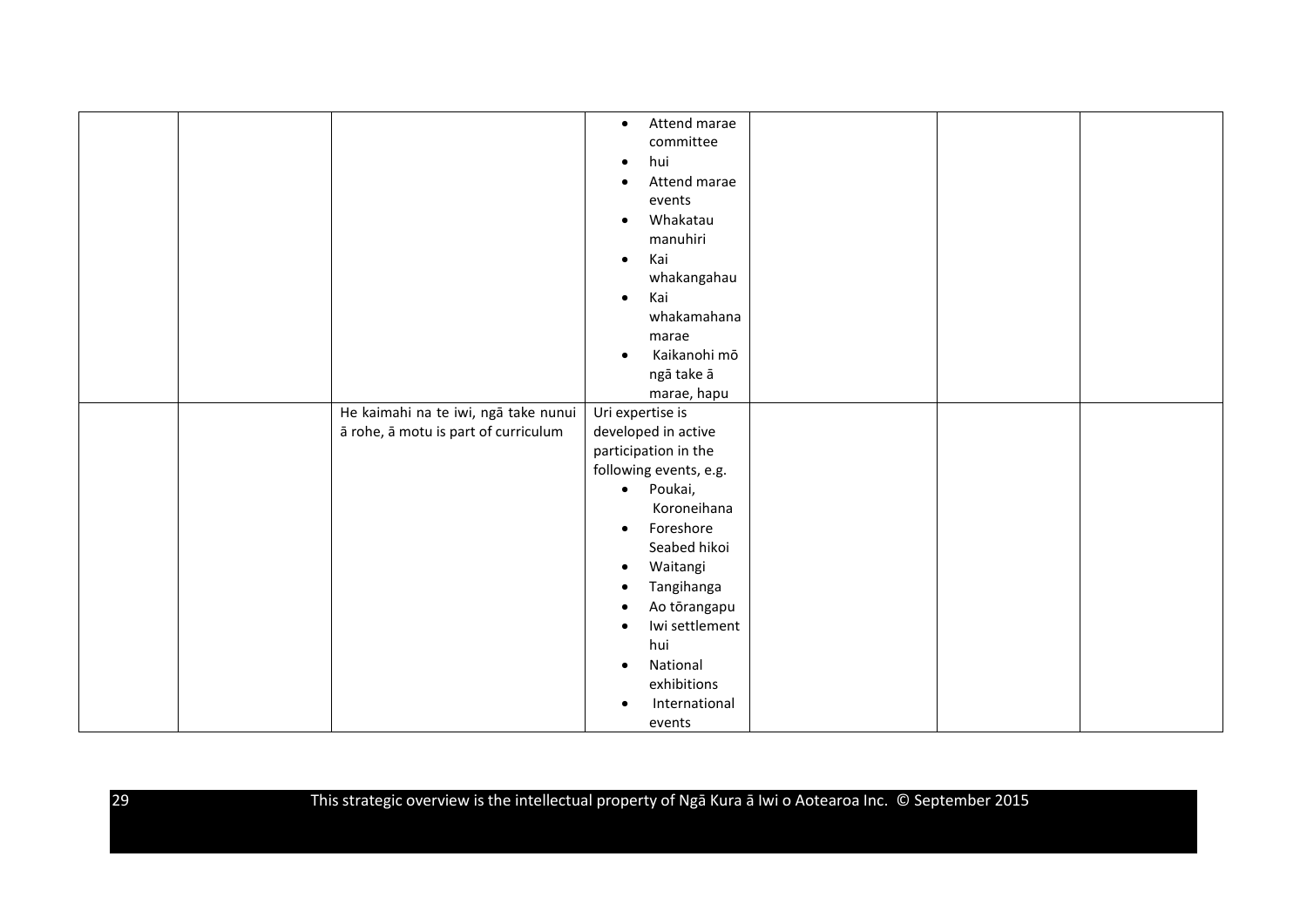## **I once had a dream that the language of my forebears would once again resonate on the mountaintops, in the valleys, across the waters and amongst the forests of our land! Kua Ea! URI ARE CULTURALLY AUTONOMOUS**

Alignment to Kura ā Iwi Kaupapa Here from Constitution 4.1, 4.2, 4.3, 4.4, 4.5, 4.6, 4.7, 4.8, 4.9, 4.10, 4.11, 4.12, 4.13, 4.14

| <b>EKENGA</b><br><b>TAUMATA</b><br><b>TIKETIKE</b>            | Karupuru                             | Rautaki                                                                                                                                                                                                                                                                       | Hei mahi                                                                                                                                                                                                                                                                                                                                 | Whakaaturanga                                                                                                                                                                                                                                                                                                                                                                                      | <b>Kaikōkiri</b>                                                                                    | Tauira tūturu                                                                                                                                                                               |
|---------------------------------------------------------------|--------------------------------------|-------------------------------------------------------------------------------------------------------------------------------------------------------------------------------------------------------------------------------------------------------------------------------|------------------------------------------------------------------------------------------------------------------------------------------------------------------------------------------------------------------------------------------------------------------------------------------------------------------------------------------|----------------------------------------------------------------------------------------------------------------------------------------------------------------------------------------------------------------------------------------------------------------------------------------------------------------------------------------------------------------------------------------------------|-----------------------------------------------------------------------------------------------------|---------------------------------------------------------------------------------------------------------------------------------------------------------------------------------------------|
| <b>GOAL 3</b>                                                 | <b>Target</b>                        | <b>Strategy</b>                                                                                                                                                                                                                                                               | <b>Task</b>                                                                                                                                                                                                                                                                                                                              | <b>Indicators</b>                                                                                                                                                                                                                                                                                                                                                                                  | <b>Responsibility</b>                                                                               | <b>Evidence</b>                                                                                                                                                                             |
| unique<br>My<br>dialect<br>has<br>been<br>secured<br>forever. | Taketake<br>Iwi<br>strategy realised | All iwi Taketake begin to develop reo<br>reo<br>strategy.<br>Culturalcy standards developed.<br>Ngā Kura ā Iwi are repositories of iwi<br>history, whakapapa.<br>All Kura ā Iwi begin to align te reo<br>Māori with te reo taketake (vocab,<br>nuances, kiiwaha, pepeha, etc) | Each kura has begun a<br>comprehensive<br>stocktake of current<br>Pātaka of resources<br>including people<br>(kaikaranga, kai<br>whaikorero,<br>kaiwaiata, waiata,<br>printed texts, audio<br>visual, pepeha,<br>whakatauāki etc).<br><b>NKAI</b><br>Cloud<br>is<br>established<br>for<br>knowledge<br>seamless<br>sharing and exchange. | All kura have begun to<br>implement culturalcy<br>standards for all Uri.<br>The implementation of<br>Kura ā Iwi curriculum has<br>begun.<br>Effective culturalcy models<br>are being established.<br>All kura have begun their<br>of<br>database<br>resource<br>people, and materials to<br>deliver culturalcy.<br>Iwi, hapu, whānau, and<br>kura attest that they are<br>moving towards the goal. | Individual kura<br>Kāhui<br>Te<br>Reo<br>Taketake<br>Kaiwhakahāere<br>Te<br>o Nga Kura ā Iwi<br>Iwi | Iwi strategic plans<br>Achievement data<br>Student records<br>Charter<br>Curriculum<br>documents<br><b>Annual Plans</b><br>attendance<br>Hui<br>sheets<br>Kura inventory<br>Staff PLD plans |
|                                                               |                                      | the contract of the contract of the con-                                                                                                                                                                                                                                      | $\mathbf{r}$ as $\mathbf{r} = \mathbf{r}$ .                                                                                                                                                                                                                                                                                              | $-1$ $-1$                                                                                                                                                                                                                                                                                                                                                                                          | $\sim$ $\sim$ $\sim$ $\sim$ $\sim$<br>$\bigcap_{n=1}^{\infty}$                                      | Policy<br>Appraisal<br>documents<br>and                                                                                                                                                     |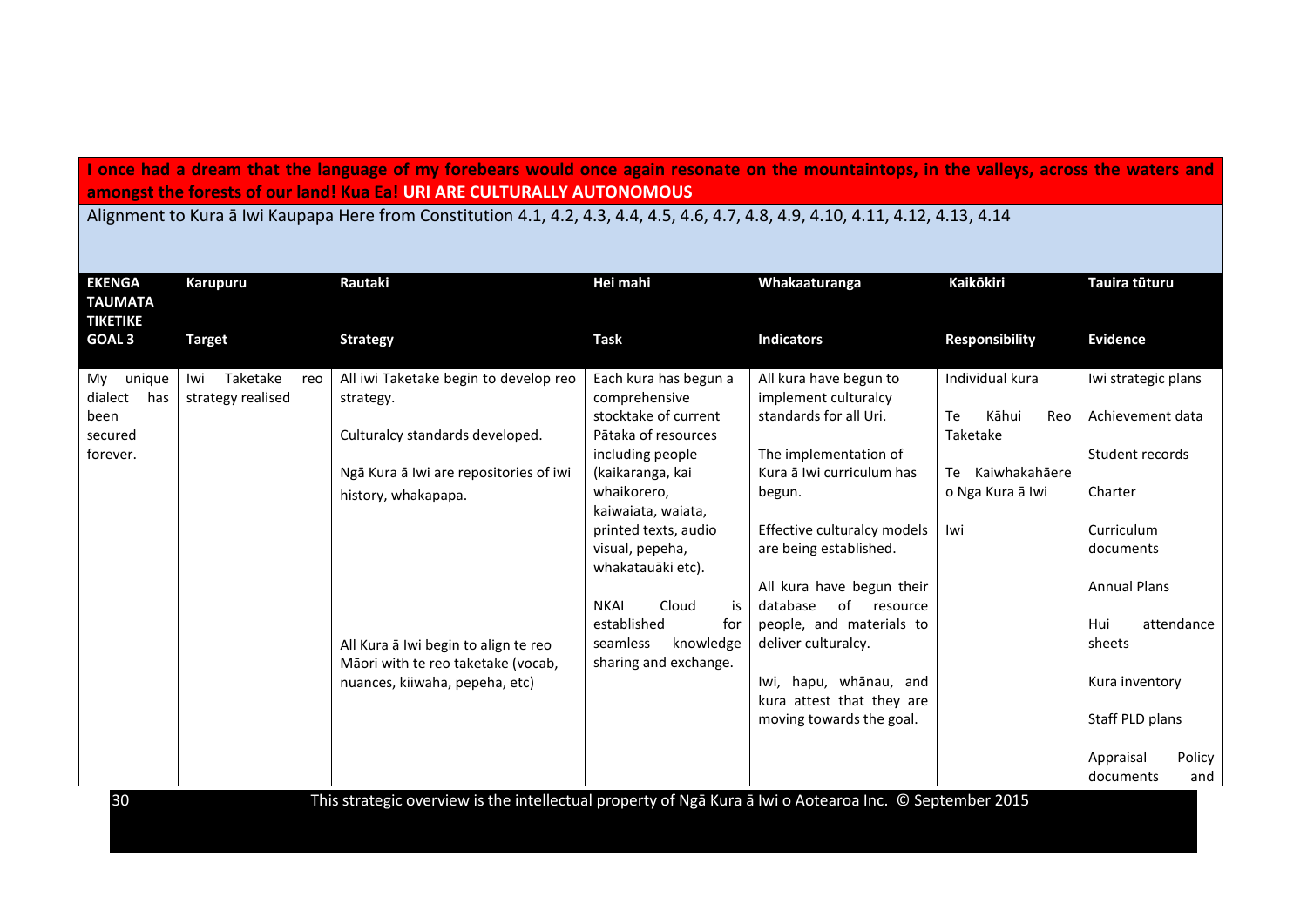|  |  |  | Plans                |
|--|--|--|----------------------|
|  |  |  | Iwi Specific Readers |
|  |  |  |                      |

**I once had a dream that my homeland Aotearoa would one day embrace me as Maori Taketake and not judge me for failing to be He iwi tahi like them! URI ARE CULTURALLY AUTONOMOUS**

Alignment to Kura ā Iwi Kaupapa Here from Constitution 4.1, 4.2, 4.3, 4.4, 4.5, 4.6, 4.7, 4.8, 4.9, 4.10, 4.11, 4.12, 4.13, 4.14

| <b>EKENGA</b><br>TAUMATA<br><b>TIKETIKE</b> | Karupuru                             | Rautaki                               | Hei mahi                                                  | Whakaaturanga                                                               | <b>Kaikōkiri</b>                        | Tauira tūturu        |
|---------------------------------------------|--------------------------------------|---------------------------------------|-----------------------------------------------------------|-----------------------------------------------------------------------------|-----------------------------------------|----------------------|
| <b>GOAL 4</b>                               | <b>Target</b>                        | <b>Strategy</b>                       | Task                                                      | <b>Indicators</b>                                                           | <b>Responsibility</b>                   | <b>Evidence</b>      |
| Our                                         | Te Maru o Ngā Kura ā                 | We are an independent and             | influence<br>Work<br>to                                   | A mandated voice to                                                         |                                         | Iwi strategic plans. |
| culturalcy<br>is<br>domain<br>recognised.   | iwi are influential<br>change agents | authentic voice for iwi education.    | Ministry of Education<br>policy and direction.            | facilitate our interests, be<br>a commentator on<br>educational matters and | Individual kura<br>Kāhui<br>Te<br>Reo   | Achievement data     |
|                                             |                                      |                                       | influence<br><b>Begin</b><br>to<br>practice in mainstream | to take responsibility for<br>our own capability and                        | Taketake                                | Student records      |
|                                             |                                      |                                       | schools.                                                  | capacity building is<br>developed further.                                  | Kaiwhakahāere<br>Te<br>o Nga Kura ā Iwi | Charter              |
|                                             |                                      | Consistent high performance and       |                                                           |                                                                             |                                         | Kura QMS manual      |
|                                             |                                      | quality underpinned by Tikanga and    | of<br>culture<br>A                                        |                                                                             | lwi                                     |                      |
|                                             |                                      | Uara are hallmarks of Nga Kura a Iwi. | consistently<br>practising                                |                                                                             |                                         | Curriculum           |
|                                             |                                      |                                       | enhancing<br>mana<br>protocols and dialogue               |                                                                             |                                         | documents            |
|                                             |                                      |                                       | in all our relationships<br>while maintaining our         |                                                                             |                                         | <b>Annual Plans</b>  |
|                                             |                                      |                                       |                                                           |                                                                             |                                         |                      |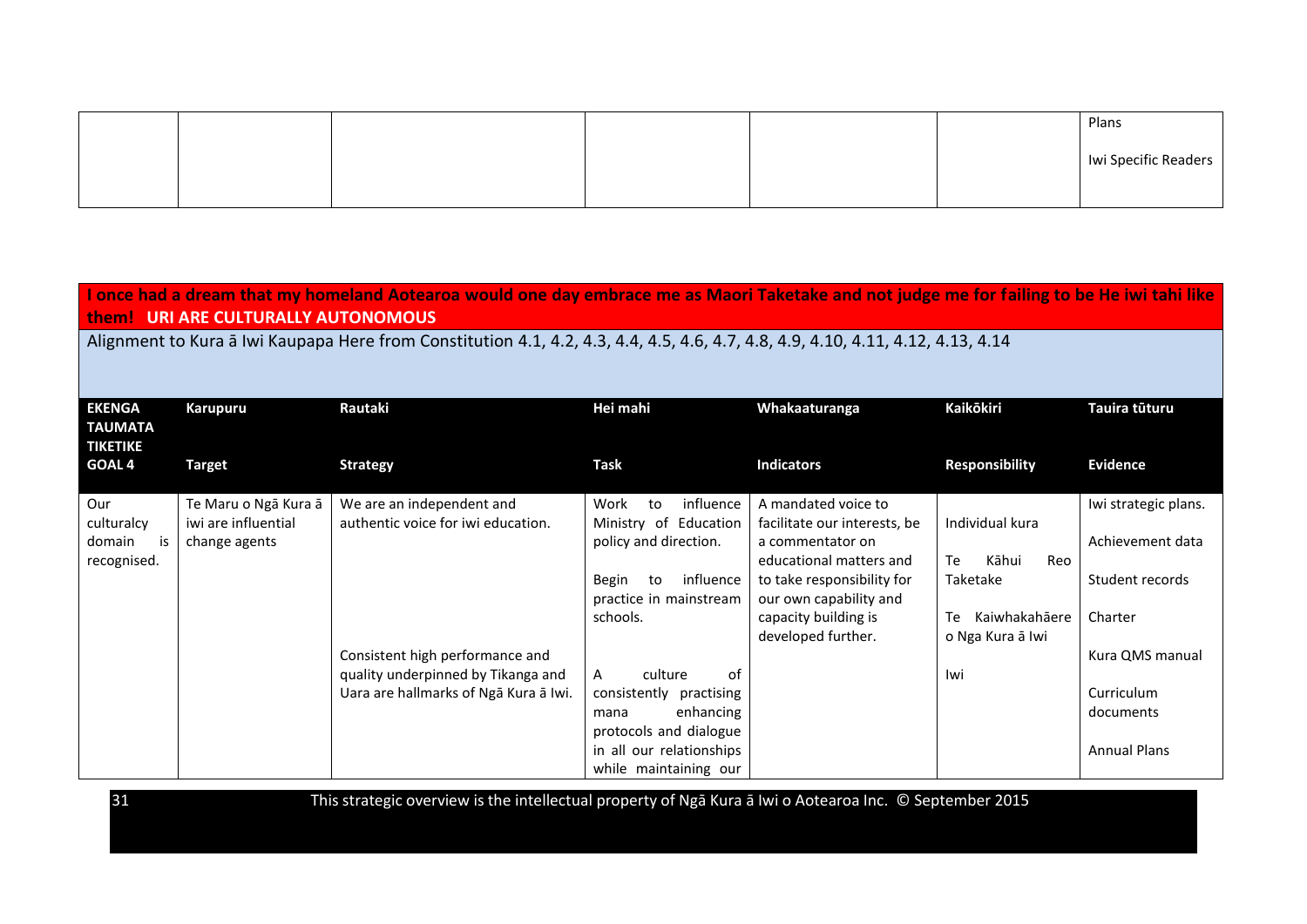| Iwi begin to provide key support to<br>Kura ā Iwi to advocate on their<br>behalf on issues that affect the<br>education of their Uri.                                        | bottom<br>lines<br>is<br>established<br>the<br>in<br>organisation.                                                                                       |  | attendance<br>Hui<br>sheets<br>Staff PLD plans<br>Iwi Specific Readers |
|------------------------------------------------------------------------------------------------------------------------------------------------------------------------------|----------------------------------------------------------------------------------------------------------------------------------------------------------|--|------------------------------------------------------------------------|
|                                                                                                                                                                              | Te Kāhui Reo Taketake<br>begin to provide<br>support for national<br>issues that have direct<br>implications for their<br>iwi, their kura and<br>whānau. |  |                                                                        |
| Strategic relationships with<br>providers, business and other<br>agencies formed and enhanced that<br>provide key opportunities for growth<br>and development of culturalcy. | Work to develop<br>mutually beneficial<br>relationships with<br>quality organisations<br>that share a common<br>philosophical base.                      |  |                                                                        |
| Government agencies relationship<br>building enhanced.                                                                                                                       | Commitment to shared<br>outcomes is agreed to.                                                                                                           |  |                                                                        |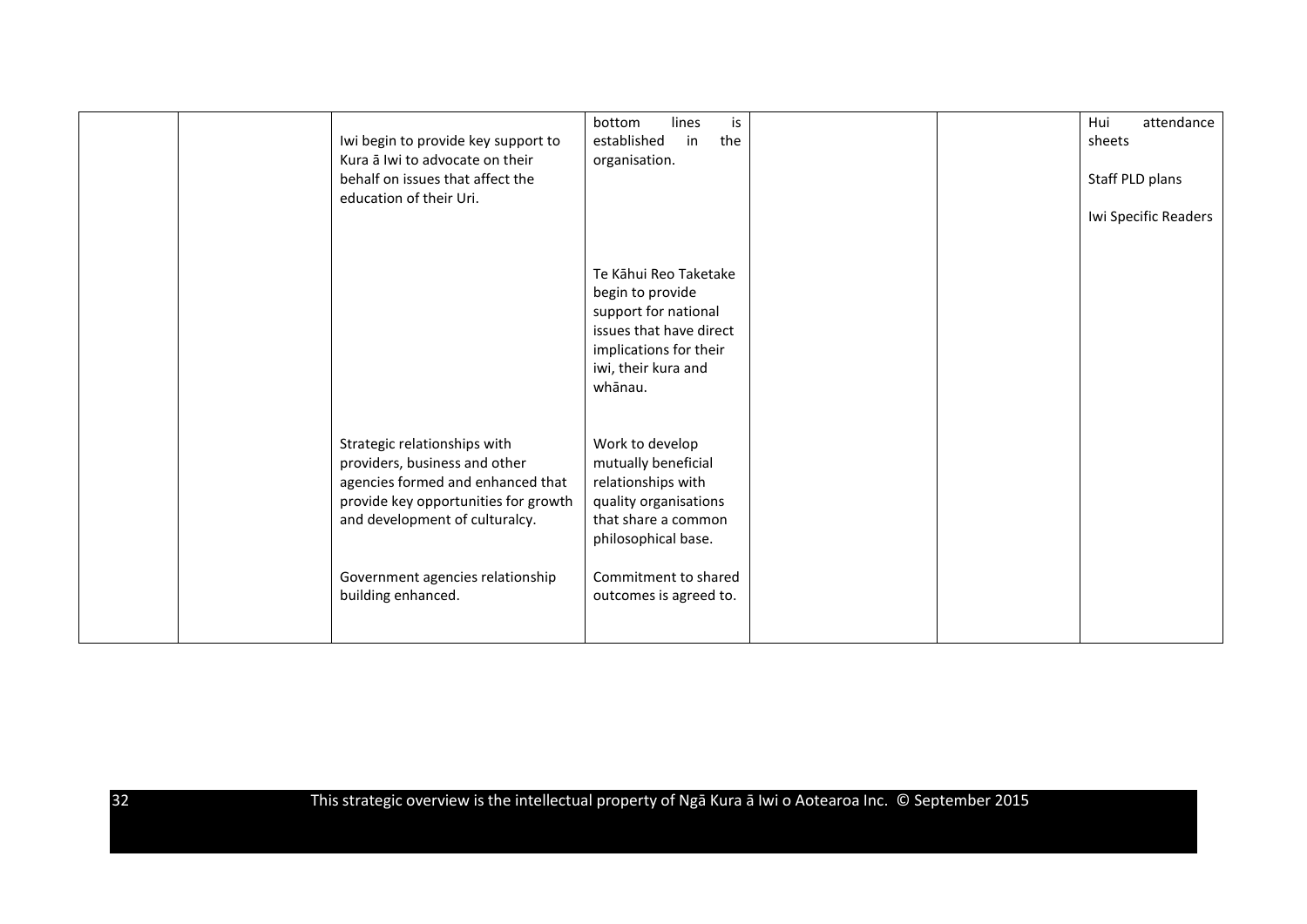#### **I once had a dream that I would be the creator and the master of my own destiny! Kua Ea! URI ENJOY GOOD HEALTH AND WELLBEING**

## Alignment to Kura ā Iwi Kaupapa Here from Constitution 4.1, 4.2, 4.3, 4.4, 4.5, 4.6, 4.7, 4.8, 4.9, 4.10, 4.11, 4.12, 4.13, 4.14

| <b>EKENGA</b><br><b>TAUMATA</b><br><b>TIKETIKE</b> | Karupuru                                                                 | Rautaki                                     | Hei mahi                                                                    | Whakaaturanga                                                                                | <b>Kaikōkiri</b>                                  | Tauira tūturu                           |
|----------------------------------------------------|--------------------------------------------------------------------------|---------------------------------------------|-----------------------------------------------------------------------------|----------------------------------------------------------------------------------------------|---------------------------------------------------|-----------------------------------------|
| <b>GOAL 5</b>                                      | <b>Target</b>                                                            | <b>Strategy</b>                             | <b>Task</b>                                                                 | <b>Indicators</b>                                                                            | <b>Responsibility</b>                             | <b>Evidence</b>                         |
| Transformati<br>onal<br>goals<br>achieved<br>Mana  | Self managing,<br>self<br>determining,<br>Ngāti<br>autonomous<br>whānau. | Ōranga/Wellness Ngāti strategy is<br>begun. | Implementation of<br>appropriate Hauora<br>programmes in kura<br>has begun. | 20% active<br>in<br>marae<br>achieved.<br>25%<br>engagement,<br>participation in cultural or | Individual kura<br>Te<br>Kāhui<br>Reo<br>Taketake | Iwi Strategic plans.<br>SMS system      |
| Motuhake<br>for<br>our<br>whānau                   |                                                                          |                                             | Stocktake levels of<br>engagement of<br>whanau has begun.                   | recreational<br>pursuit<br>achieved.                                                         | Te<br>Kaiwhakahāere<br>o Nga Kura ā Iwi           | Wellness<br>Oranga<br>strategy document |
|                                                    |                                                                          |                                             |                                                                             | 2 whānau became auahi<br>kore                                                                | lwi                                               | Whanau<br>Ora<br>agreements.            |
|                                                    |                                                                          |                                             |                                                                             | 2 whānau became waipiro<br>kore                                                              |                                                   | Achievement data                        |
|                                                    |                                                                          |                                             |                                                                             | 2<br>whānau<br>became<br>tarutaru kore                                                       |                                                   | Charter                                 |
|                                                    |                                                                          | Vulnerable whānau are provided              |                                                                             |                                                                                              |                                                   | Curriculum<br>documents                 |
|                                                    |                                                                          | additional intensive support.               | Co-ordinated plan with<br>all relevant providers<br>are in development      | Vulnerable whanau begin<br>to show increase in<br>participation and                          |                                                   | <b>Annual Plans</b>                     |
|                                                    |                                                                          |                                             | for vulnerable whanau.                                                      | engagement rates<br>And achievement data of<br>Uri                                           |                                                   | Hui<br>attendance<br>sheets             |
|                                                    |                                                                          |                                             |                                                                             |                                                                                              |                                                   | Kura inventory                          |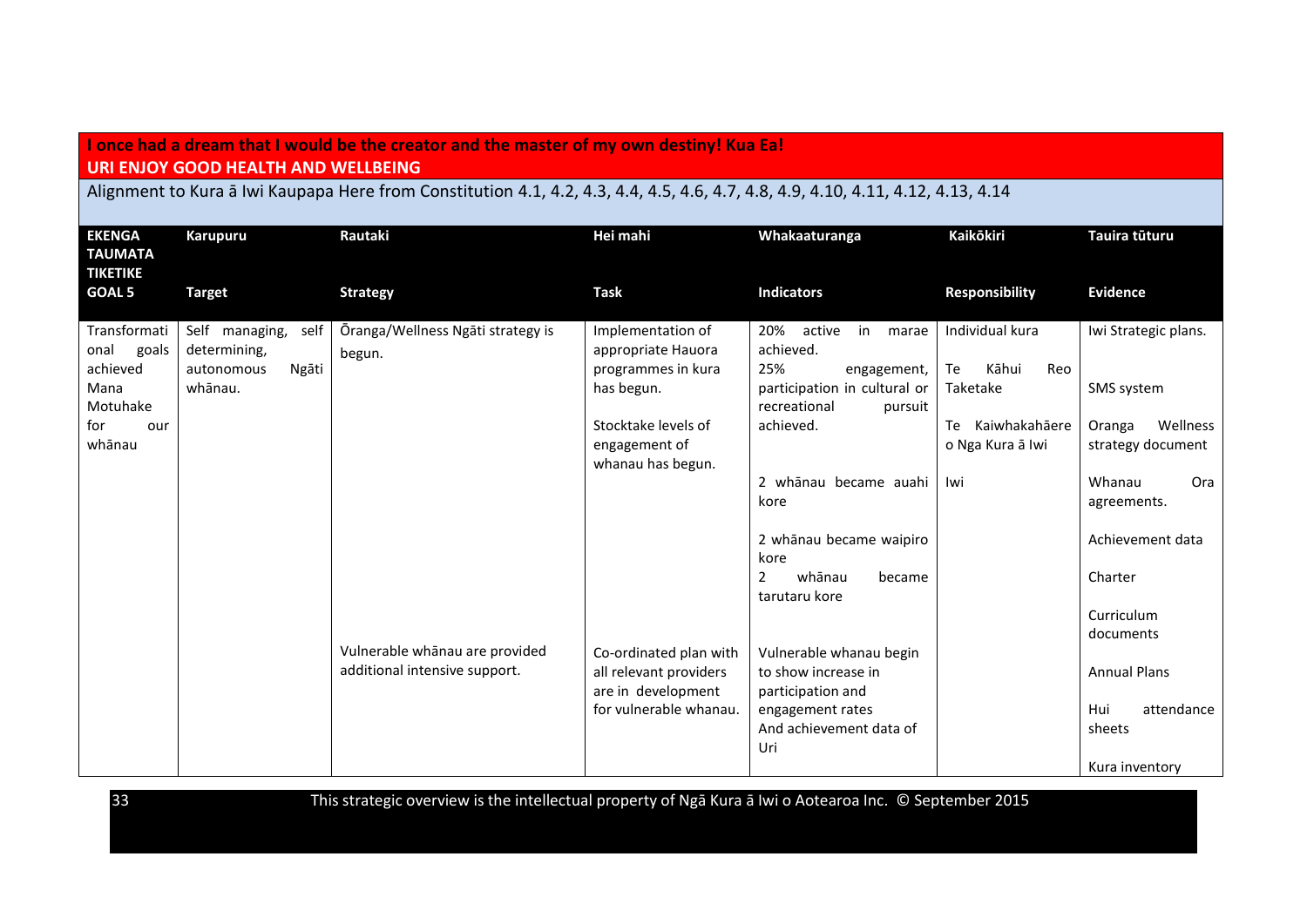| Kura                    | Engagement Kaupapa with whānau<br>has been reviewed and continues to<br>be strengthened. ie. IEP, IEAP. | Maximising<br>engagement in 'Tōku<br>Huarahi<br>Motuhake'<br>with 100%<br>prioritised<br>target. | 50% engagement in 'Tōku<br>Motuhake'<br>Huarahi<br>achieved. | Staff PLD plans<br>Individual plans for<br>vulnerable<br>each<br>whanau |
|-------------------------|---------------------------------------------------------------------------------------------------------|--------------------------------------------------------------------------------------------------|--------------------------------------------------------------|-------------------------------------------------------------------------|
| Hapu<br>Āhuatanga Māori | Reconnecting, strengthening and<br>maintaining linkages to hapu, marae<br>instigated and monitored.     | Attendance at Marae<br>associated<br>and<br>hui<br>events has increased.                         | 20% engagement in marae<br>activities achieved.              |                                                                         |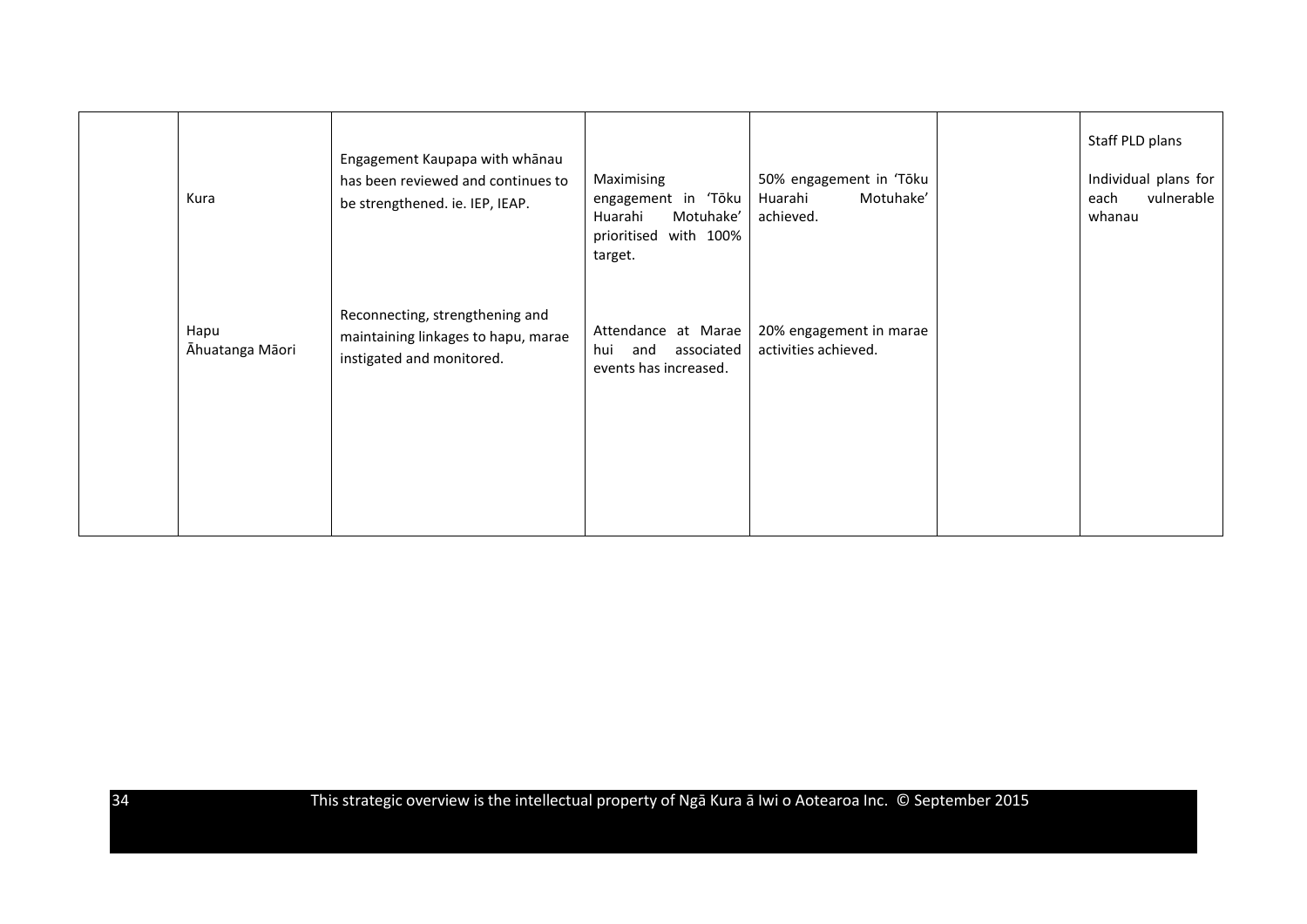## **I once had a dream that my journey would no longer be a lonely one travelled by the few with scorn and indifference as my constant companion! Kua Ea! URI ARE INTELLECTUALLY AUTONOMOUS**

Alignment to Kura ā Iwi Kaupapa Here from Constitution 4.1, 4.2, 4.3, 4.4, 4.5, 4.6, 4.7, 4.8, 4.9, 4.10, 4.11, 4.12, 4.13, 4.14

| <b>EKENGA</b><br><b>TAUMATA</b><br><b>TIKETIKE</b>                                                            | Karupuru                                                                                                                | Rautaki                                                       | Hei mahi                                                                                                                                                                                          | Whakaaturanga                                             | Kaikōkiri                                                                                           | Tauira tūturu                                                                                                                                     |
|---------------------------------------------------------------------------------------------------------------|-------------------------------------------------------------------------------------------------------------------------|---------------------------------------------------------------|---------------------------------------------------------------------------------------------------------------------------------------------------------------------------------------------------|-----------------------------------------------------------|-----------------------------------------------------------------------------------------------------|---------------------------------------------------------------------------------------------------------------------------------------------------|
| GOAL 6                                                                                                        | <b>Target</b>                                                                                                           | <b>Strategy</b>                                               | <b>Task</b>                                                                                                                                                                                       | <b>Indicators</b>                                         | <b>Responsibility</b>                                                                               | <b>Evidence</b>                                                                                                                                   |
| The majority<br>iwi<br>of<br>taketake<br>have aligned<br>with<br>Te<br>Maru o Nga<br>Kura a Iwi o<br>Aotearoa | The correlation<br>between<br>achievement and iwi<br>taketake, unique<br>language, identity<br>and culture<br>promoted. | Development of effective<br>communication strategy has begun. | Fortnightly Nga Kura a<br>news<br>pānui<br>Iwi<br>published<br>information<br><b>NKAI</b><br>broadsheet published<br>website<br><b>NKAI</b><br>developed.<br><b>NKAI</b><br>Cloud<br>established. | Actively participating kura<br>lifted to 20/24 kura a iwi | Individual kura<br>Te<br>Kāhui<br>Reo<br>Taketake<br>Te<br>Kaiwhakahāere<br>o Nga Kura ā Iwi<br>lwi | Achievement data<br>Student records<br>Charter<br>Curriculum<br>documents<br><b>Annual Plans</b><br>Hui<br>attendance<br>sheets<br>Kura inventory |
|                                                                                                               |                                                                                                                         |                                                               |                                                                                                                                                                                                   |                                                           |                                                                                                     | Staff PLD plans                                                                                                                                   |
|                                                                                                               |                                                                                                                         |                                                               |                                                                                                                                                                                                   |                                                           |                                                                                                     | Iwi Specific Readers                                                                                                                              |
|                                                                                                               |                                                                                                                         |                                                               |                                                                                                                                                                                                   |                                                           |                                                                                                     | Iwi Strategic plans<br>related<br>and<br>documents.                                                                                               |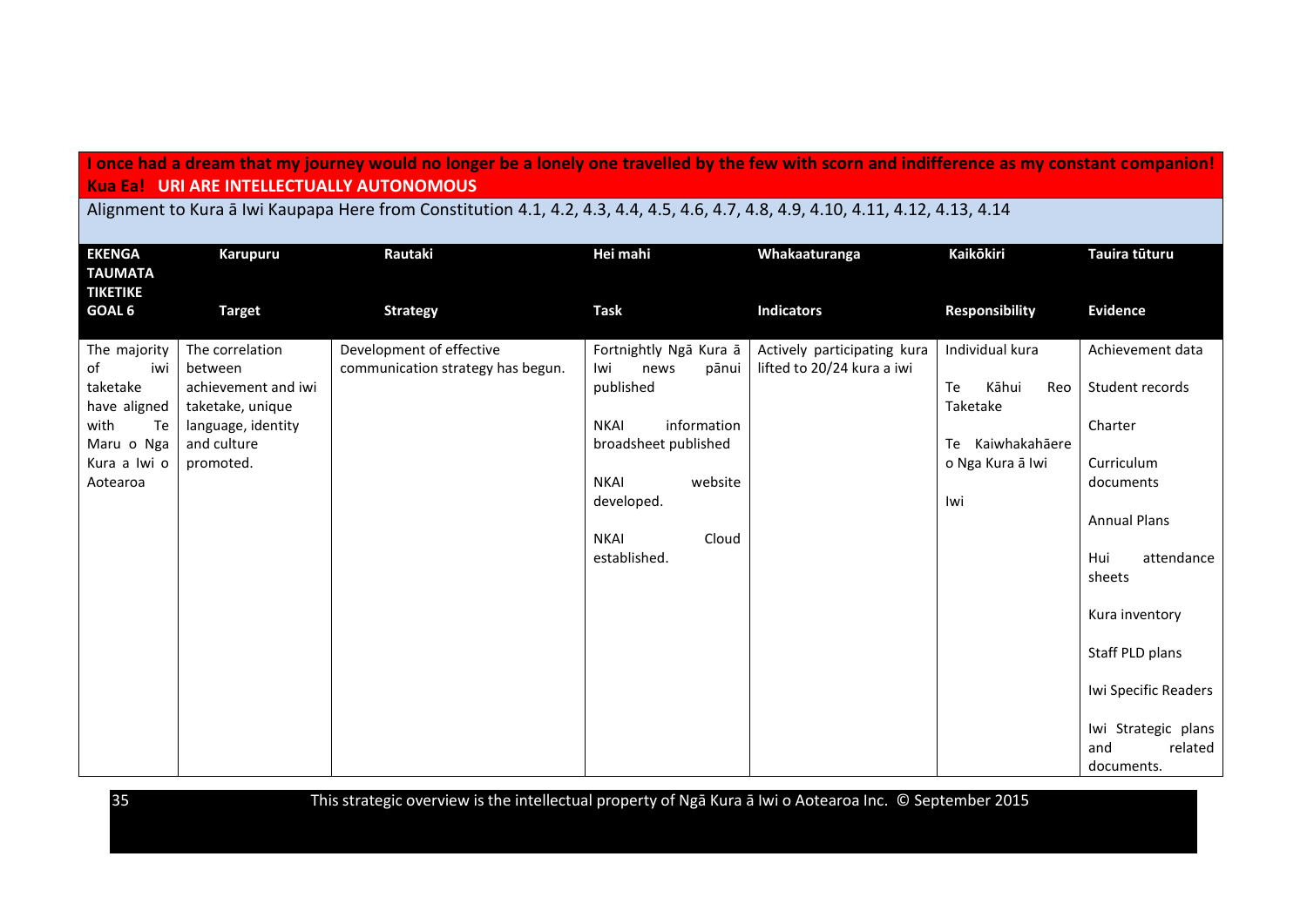## **APPENDIX**

# **KAUPAPA HERE O NGĀ KURA Ā IWI CONSTITUTION**

- 4.1 To hold steadfast and faithful to the knowledge and customs of each tribe and tribal area.
- 4.2 To create an authentic curriculum framework that originates from our tribes.
- 4.3 To keep faithful to our respective tribal dialects
- 4.4 To promote and foster the world of our ancestors nationally and internationally.
- 4.5 To collaborate with and care for one another
- 4.6 To reflect our customary practices in the way we work
- 4.7 To be a commentator on educational matters
- 4.8 To take responsibility for our own capability and capacity building
- 4.9 To revive our genealogical ties
- 4.10 To work in accordance with Te Tiriti o Waitangi, this is at the core of our existence
- 4.11 To provide a representative group for Ngā kura ā iwi to progress their aims and objectives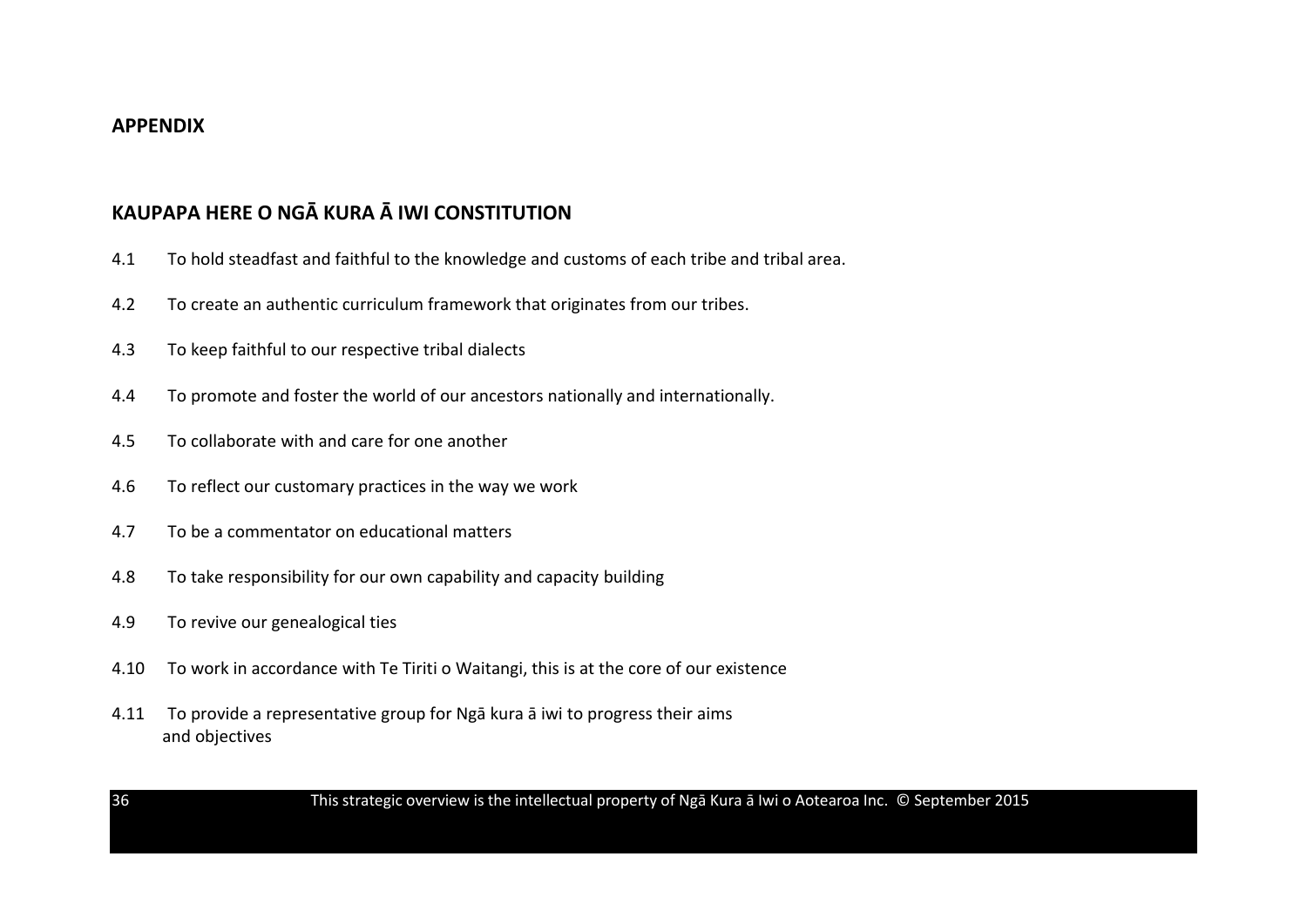- 4.12 To establish a mandated voice to facilitate the interests of Ngā kura ā iwi to the Ministry of Education
- 4.13 To provide a vehicle for management of resources of and for the benefit of Ngā kura ā iwi
- 4.14 To provide a vehicle for delivery of services for the benefit of Ngā kura ā iwi and in turn for their iwi